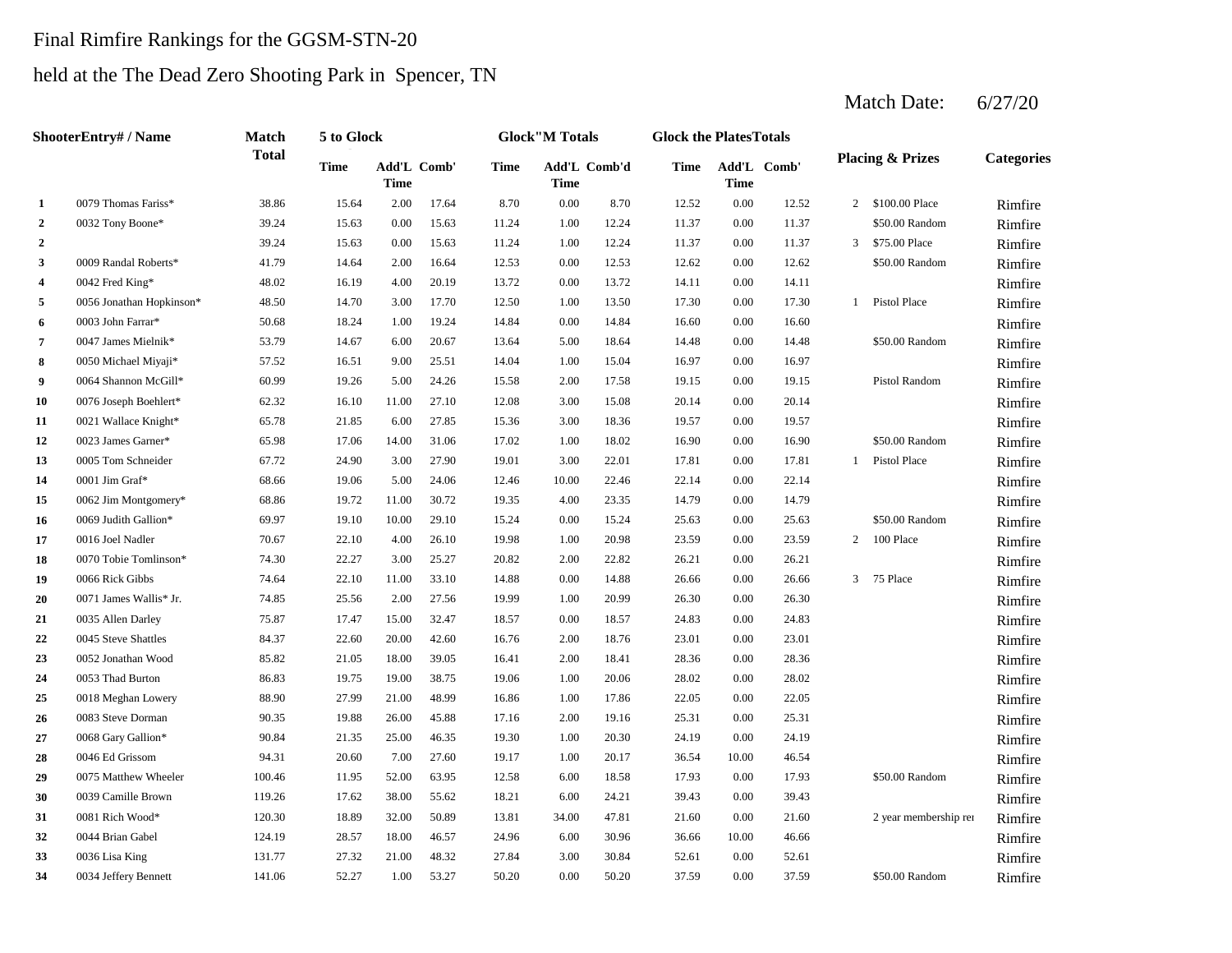|    | ShooterEntry# / Name | Match  | 5 to Glock |                     |       |       | <b>Glock</b> "M Totals      |       | <b>Glock the PlatesTotals</b> |       |             |                             |            |
|----|----------------------|--------|------------|---------------------|-------|-------|-----------------------------|-------|-------------------------------|-------|-------------|-----------------------------|------------|
|    |                      | Total  | Time       | Add'L Comb'<br>Time |       | Time  | Add'L Comb'd<br><b>Time</b> |       | Time                          | Time  | Add'L Comb' | <b>Placing &amp; Prizes</b> | Categories |
| 35 | 0013 Oliver Noth     | 168.49 | 46.94      | 18.00               | 64.94 | 37.78 | 2.00                        | 39.78 | 53.77                         | 10.00 | 63.77       |                             | Rimfire    |
| 36 | 0011 Cynthia Werner  | 201.74 | 24.68      | 51.00               | 75.68 | 20.38 | 20.00                       | 40.38 | 55.68                         | 30.00 | 85.68       |                             | Rimfire    |
| 37 | 0007 Rodney Thompson | 236.75 | 45.50      | 35.00               | 80.50 | 41.11 | 12.00                       | 53.11 | 93.14                         | 10.00 | 103.14      |                             | Rimfire    |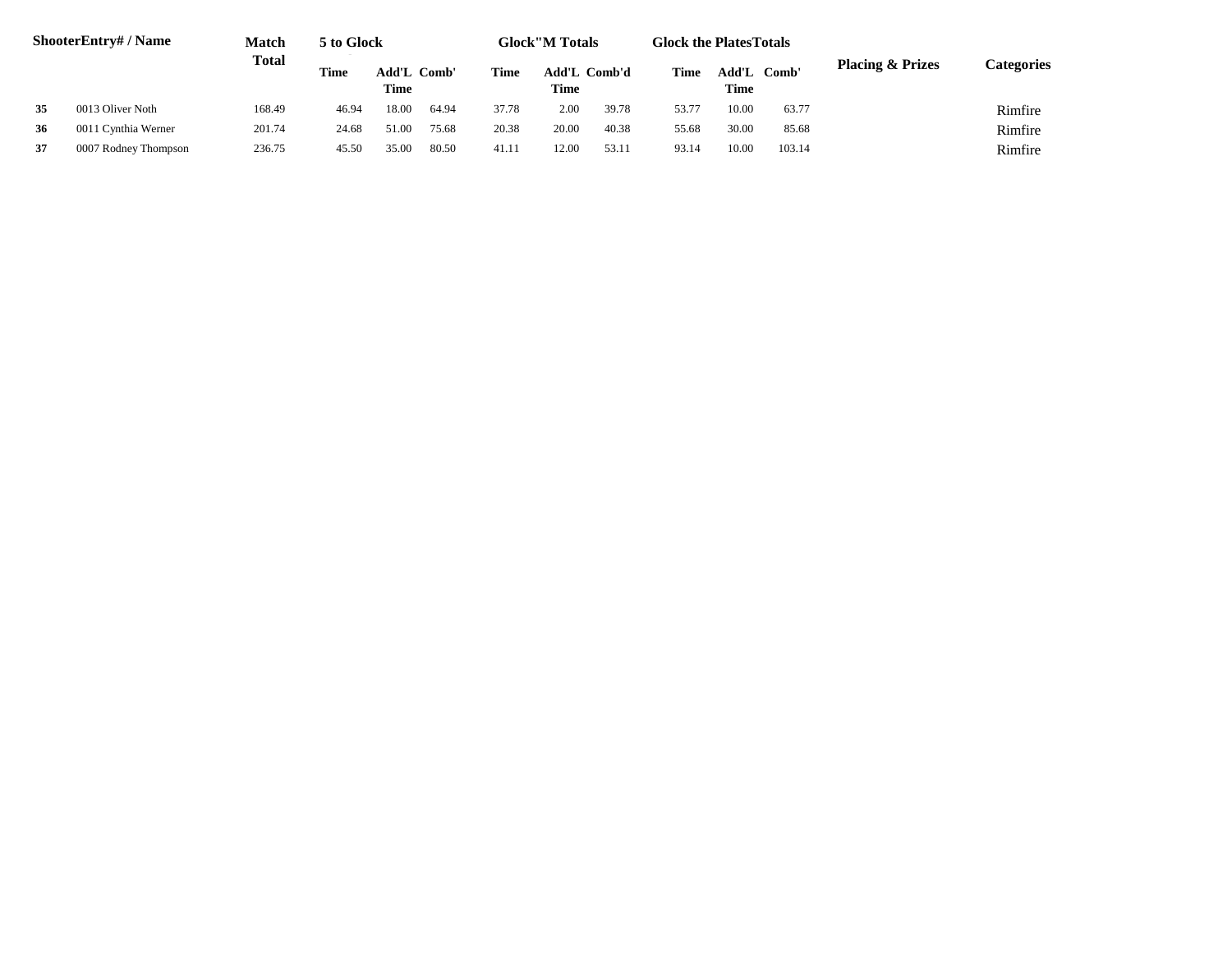## Final GLOCK Girl Rankings for the GGSM-STN-20

# held at the The Dead Zero Shooting Park in Spencer, TN

Match Date: 6/27/20

|                | ShooterEntry# / Name   | <b>Match</b> | 5 to Glock  |             |             |             | <b>Glock</b> "M Totals |              | <b>Glock the PlatesTotals</b> |       |             |   |                             |
|----------------|------------------------|--------------|-------------|-------------|-------------|-------------|------------------------|--------------|-------------------------------|-------|-------------|---|-----------------------------|
|                |                        | <b>Total</b> | <b>Time</b> | <b>Time</b> | Add'L Comb' | <b>Time</b> | <b>Time</b>            | Add'L Comb'd | Time                          | Time  | Add'L Comb' |   | <b>Placing &amp; Prizes</b> |
| 1              | 0065 Andrea Boone*     | 38.04        | 15.20       | 1.00        | 16.20       | 10.98       | 0.00                   | 10.98        | 10.86                         | 0.00  | 10.86       |   | 100 Place                   |
| $\overline{2}$ | 0020 Meghan Lowery     | 66.05        | 28.20       | 1.00        | 29.20       | 20.07       | 0.00                   | 20.07        | 16.78                         | 0.00  | 16.78       |   | \$50.00 Random              |
| $\overline{2}$ |                        | 66.05        | 28.20       | 1.00        | 29.20       | 20.07       | 0.00                   | 20.07        | 16.78                         | 0.00  | 16.78       |   | Pistol Place                |
| 3              | 0049 Cheryll Allison   | 69.38        | 20.82       | 8.00        | 28.82       | 17.91       | 0.00                   | 17.91        | 22.65                         | 0.00  | 22.65       | 2 | 100 Place                   |
| 4              | 0059 Judith Gallion*   | 72.08        | 21.05       | 9.00        | 30.05       | 17.91       | 2.00                   | 19.91        | 22.12                         | 0.00  | 22.12       |   |                             |
| 5              | 0041 Camille Brown     | 80.63        | 19.67       | 20.00       | 39.67       | 15.71       | 5.00                   | 20.71        | 20.25                         | 0.00  | 20.25       |   | \$50.00 Random              |
| 5              |                        | 80.63        | 19.67       | 20.00       | 39.67       | 15.71       | 5.00                   | 20.71        | 20.25                         | 0.00  | 20.25       | 3 | <b>Etool Place</b>          |
| 6              | 0067 Tina Gibbs        | 84.33        | 21.71       | 24.00       | 45.71       | 18.89       | 1.00                   | 19.89        | 18.73                         | 0.00  | 18.73       |   |                             |
| $\overline{7}$ | 0037 Lisa King         | 94.02        | 31.87       | 5.00        | 36.87       | 27.03       | 4.00                   | 31.03        | 26.12                         | 0.00  | 26.12       |   |                             |
| 8              | 0027 Katherine Lilly   | 103.51       | 29.89       | 17.00       | 46.89       | 23.81       | 1.00                   | 24.81        | 31.81                         | 0.00  | 31.81       |   |                             |
| 9              | 0038 Jamie Sue Sloan   | 104.52       | 31.89       | 6.00        | 37.89       | 26.90       | 1.00                   | 27.90        | 38.73                         | 0.00  | 38.73       |   |                             |
| 10             | 0074 Julie Hartley     | 104.88       | 27.80       | 12.00       | 39.80       | 21.40       | 7.00                   | 28.40        | 36.68                         | 0.00  | 36.68       |   | \$50.00 Random              |
| 11             | 0014 Dianna Snell      | 121.18       | 43.24       | 11.00       | 54.24       | 26.64       | 3.00                   | 29.64        | 37.30                         | 0.00  | 37.30       |   |                             |
| 12             | 0090 Renee Temples     | 159.78       | 34.28       | 26.00       | 60.28       | 31.04       | 4.00                   | 35.04        | 44.46                         | 20.00 | 64.46       |   |                             |
| 13             | 0031 Stephanie Haun    | 189.69       | 20.49       | 63.00       | 83.49       | 21.85       | 16.00                  | 37.85        | 38.35                         | 30.00 | 68.35       |   |                             |
| 14             | 0054 Tingting Li       | 215.33       | 42.97       | 37.00       | 79.97       | 31.22       | 15.00                  | 46.22        | 49.14                         | 40.00 | 89.14       |   |                             |
| 15             | 0012 Cynthia Werner    | 230.62       | 31.68       | 31.00       | 62.68       | 23.18       | 15.00                  | 38.18        | 59.76                         | 70.00 | 129.76      |   |                             |
| 16             | 0088 Samantha Entrekin | 251.20       | 50.96       | 72.00       | 122.96      | 35.46       | 6.00                   | 41.46        | 66.78                         | 20.00 | 86.78       |   |                             |
| 17             | 0008 Iris Noth         | 413.77       | 57.56       | 73.00       | 130.56      | 61.19       | 31.00                  | 92.19        | 111.02                        | 80.00 | 191.02      |   |                             |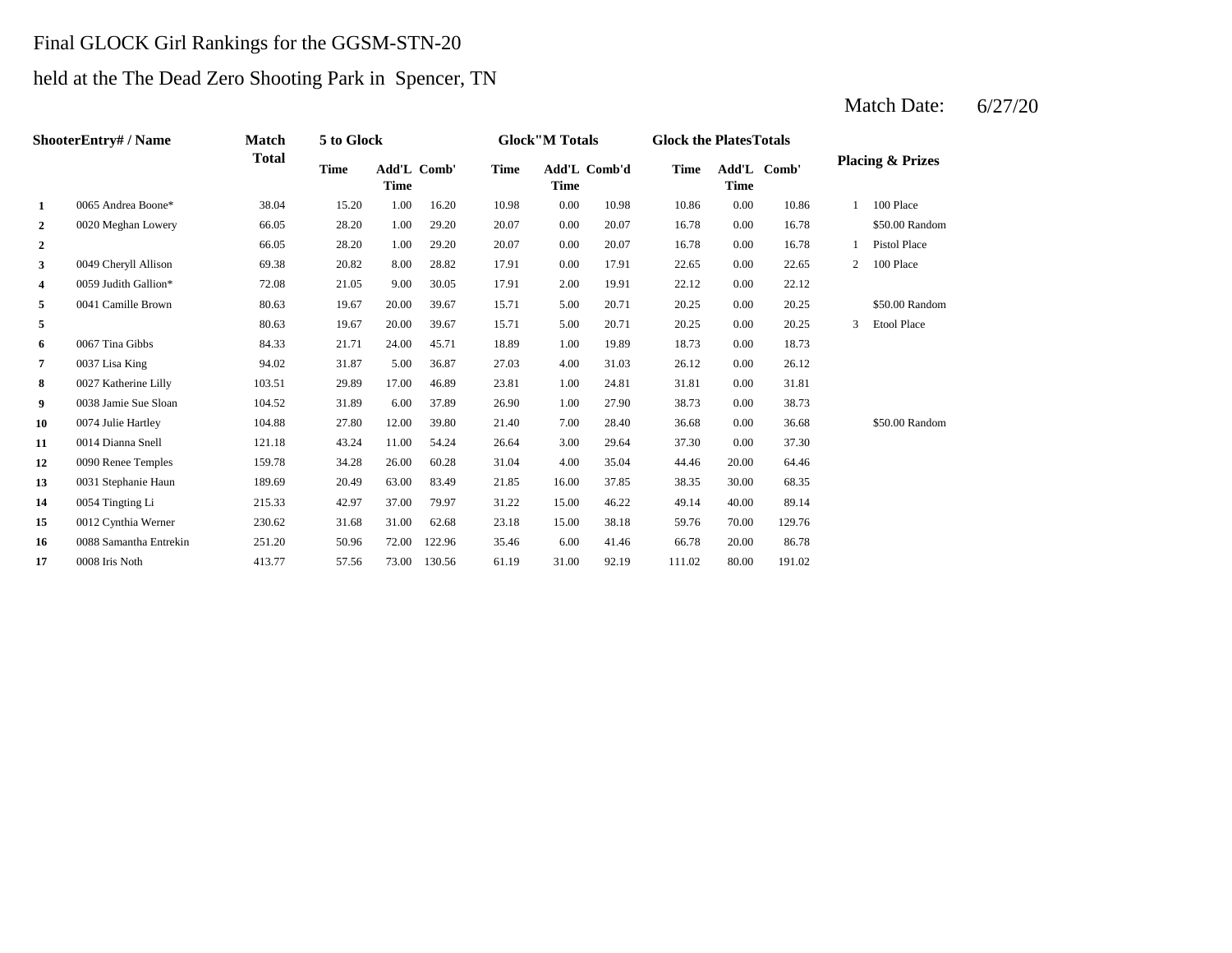### Final Pocket GLOCK Rankings for the GGSM-STN-20

### held at the The Dead Zero Shooting Park in Spencer, TN

**2** 0010 Randal Roberts\* 41.33 9.65 2.00 11.65 9.74 1.00 10.74 18.94 **3** 0022 Wallace Knight\* 41.84 14.35 0.00 14.35 11.09 0.00 11.09 16.40 **4** 0063 Jim Montgomery\* **44.52** 13.31 1.00 14.31 9.25 1.00 10.25 19.96 **5** 0.00 Thomas Fariss\* **45.67** 10.87 1.00 11.87 8.32 0.00 8.32 15.48 **6** 0.087 Mike Foster Sr. 46.08 13.49 0.00 13.49 11.74 0.00 11.74 20.85 **7** 0004 John Farrar\* **10.64** 12.78 6.00 18.78 10.69 1.00 11.69 16.17 **8** 2.00 13.08 19.55 **8** 2.00 16.10 16.10 16.10 16.10 16.10 16.10 15.08 19.55 **9** 0.058 Judith Gallion\* 49.92 13.69 1.00 14.69 11.07 0.00 11.07 24.16 0.00 **10** 0043 Fred King\* **10.10 10.00 11.16 10.00 17.16 12.67 2.00 14.67 18.26 11** 0073 Justin Gilbreth 52.54 18.16 0.00 18.16 11.62 0.00 11.62 22.76 **12** 0028 Eli Colotta\* 54.95 11.91 2.00 13.91 11.35 1.00 12.35 18.69 **13** 12.26 1.00 **13.26** 25.81 **14** 0084 Steve Dorman 56.89 14.72 3.00 17.72 14.70 2.00 16.70 2.2.47 **15** 0.00 19.00 0057 Jonathan Hopkinson\* 58.43 12.09 4.00 16.09 13.34 **16** 0.055 David Jones 65.93 18.51 1.00 19.51 14.44 0.00 14.44 21.98 **17** 0051 Michael Miyaji\* 66.13 11.66 2.00 13.66 10.84 0.00 10.84 21.63 20.00 **18** 0025 Ken Lilly **18** 67.64 **17.02** 4.00 21.02 **16.06** 0.00 **16.06** 20.56 **19** 0077 Robert Greenage **11.38** 16.71 11.00 27.71 13.32 3.00 16.32 27.35 **20** 0.015 Karl Snell **2018** 12.18 17.09 12.09 12.09 16.15 16.15 16.15 16.15 17.09 16.15 17.09 16.15 17.09 16.15 **21** 0040 Camille Brown 75.84 14.91 0.00 14.91 13.53 0.00 13.53 27.40 20.00 **22** 1.00 23.74 0078 Jackie Graham 79.02 13.88 7.00 20.88 13.40 14.40 20.00 43.74 **23** 0.00 12.77 **23.37 23.37 23.37 23.37 23.37 23.37 24** 0072 James Wallis\* Jr. 82.69 18.32 0.00 18.32 15.18 1.00 16.18 28.19 25 0017 Joel Nadler 83.36 13.54 7.00 20.54 13.98 1.00 14.98 27.84 **26** 0019 Meghan Lowery 95.63 21.86 1.00 22.86 15.25 0.00 15.25 27.52 30.00 57.52 **27** 0026 Katherine Lilly 126.19 24.62 5.00 29.62 17.29 1.00 18.29 48.28 30.00 78.28 **28** 0082 Woody Geisler 143.49 17.82 5.00 22.82 26.07 4.00 30.07 40.60 **29** 0048 Derek Burton 160.39 19.96 7.00 26.96 20.34 2.00 22.34 31.09 **30** 1.00 **17.52** 1.00 **17.52** 1.00 **17.52** 1.00 **17.52** 1.00 **17.52** 1.00 **17.52** 1.00 **17.52** 1.00 **17.52** 1.00 **17.52** 1.00 **17.52** 1.00 **17.52** 1.00 **17.52** 1.00 **17.52** 1.00 **17.52** 1.00 **17.52** 1.00 **17.52** 1.00 **1.0 31** 0006 Daniel Casanova 191.54 15.07 10.00 25.07 15.97 0.00 15.97 30.50 120.00 150.50 **32** 0060 Matthew Pittenger 208.79 18.30 26.00 44.30 21.77 6.00 27.77 46.72 **33** 0089 Renee Temples 243.96 30.05 12.00 42.05 28.33 1.00 29.33 42.58 130.00 172.58 \$50.00 Random 27.77 90.00 136.72 119.90 80.00 111.09 0086 Jason Beyl 166.60 13.18 16.00 29.18 16.52 1.00 17.52 29.90 90.00 30.07 50.00 90.60 \$50.00 Random 47.84 20.00 48.19 0017 Joel Nadler 27.84 20.00 83.36 13.54 7.00 20.54 13.98 1.00 14.98 27.84 20.00 12.77 30.00 53.37 47.40 0.00 32.94 16.32 0.00 27.35 0015 Karl Snell 2015 Karl Snell 2015 Karl Snell 2015 Karl Snell 2016 17.09 17.09 23.09 16.15 16.15 41.63 0025 Ken Lilly 67.64 17.02 4.00 21.02 16.06 0.00 16.06 20.56 10.00 30.56 10.00 31.98 13.34 19.00 10.00 29.00 0.00 22.47 3 75 Place 13.26 25.81 0.00 25.81 11.35 1.00 12.35 18.69 10.00 28.69 0002 Jim Graf<sup>\*</sup> 56.75 13.68 4.00 17.68 12.26 11.62 22.76 0.00 22.76 2 100 Place 0028 Eli Colotta\* 54.95 11.91 2.00 13.91 24.16 0043 Fred King\* 50.09 11.16 6.00 17.16 12.67 14.67 0.00 18.26 0.00 19.55 11.69 0.00 16.17 0.00 20.85 1 Pistol Place 0004 John Farrar\* 46.64 12.78 6.00 18.78 10.69 8.32 10.00 25.48 9.25 1.00 10.25 19.96 0.00 19.96 11.09 0.00 16.40 1 Pistol Place 9.74 10.74 0.00 18.94 0.00 9.54 14.19 0.00 14.19 **Time Add'L Comb' Time 1** 0033 Tony Boone\* 35.80 12.07 0.00 12.07 9.54 **Time Add'L Comb' Time Time Add'L Comb'd Time ShooterEntry# / Name Match Total 5 to Glock Time Glock"M Totals Glock the PlatesTotals Placing & Prizes**

**34** 0061 Lindsey Pittenger 263.47 45.85 6.00 51.85 36.13 14.00 50.13 51.49 110.00 161.49

Match Date: 6/27/20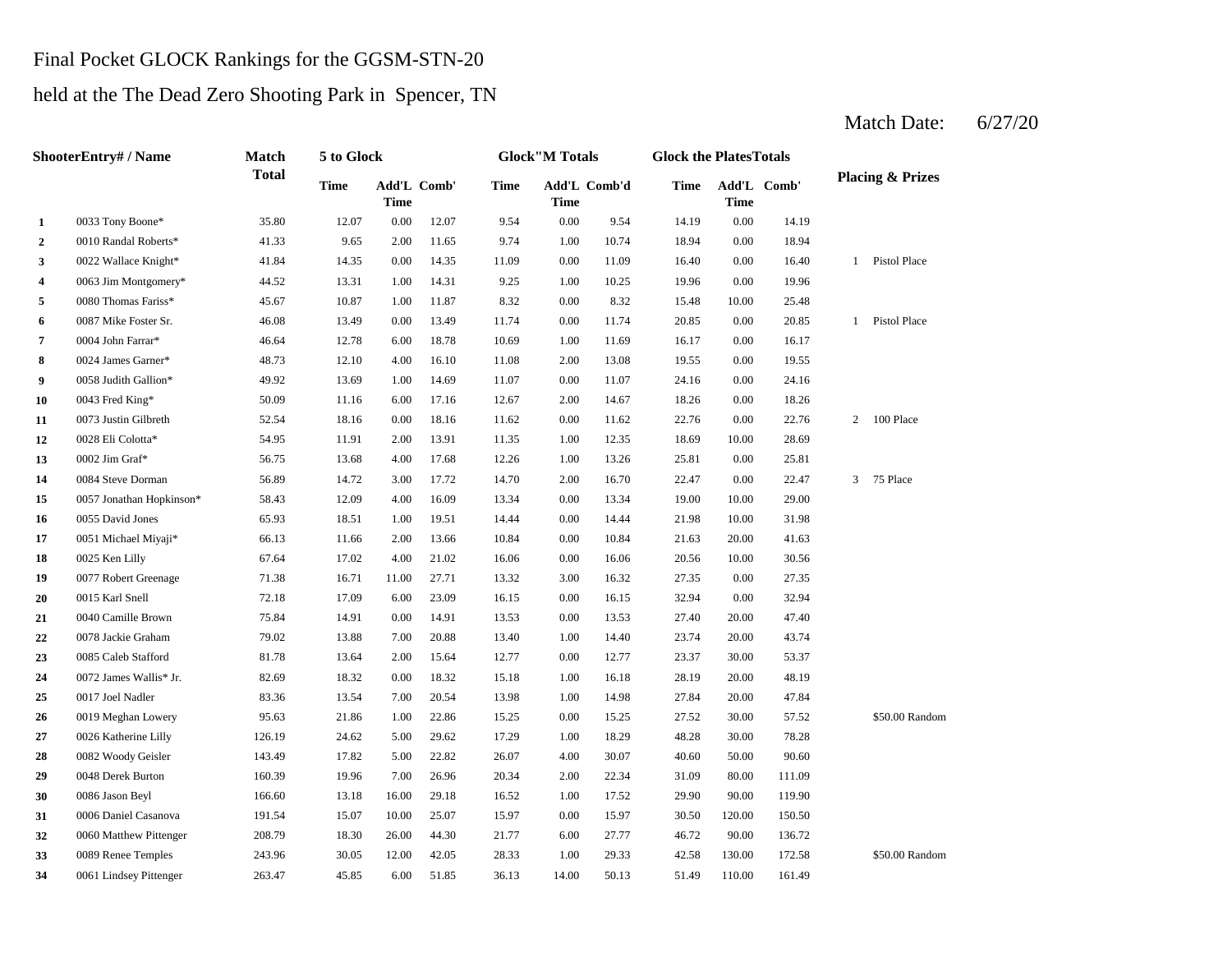### **Final Team Rankings for the GGSM-STN-20**

### **held at the The Dead Zero Shooting Park in Spencer, TN**

### Match Date: 6/27/20

### **Competition**

**Standing Score Team Name Team Members**

1 269.84 Lethal Ladies Julie Hartley , Camille Brown , Tina Gibbs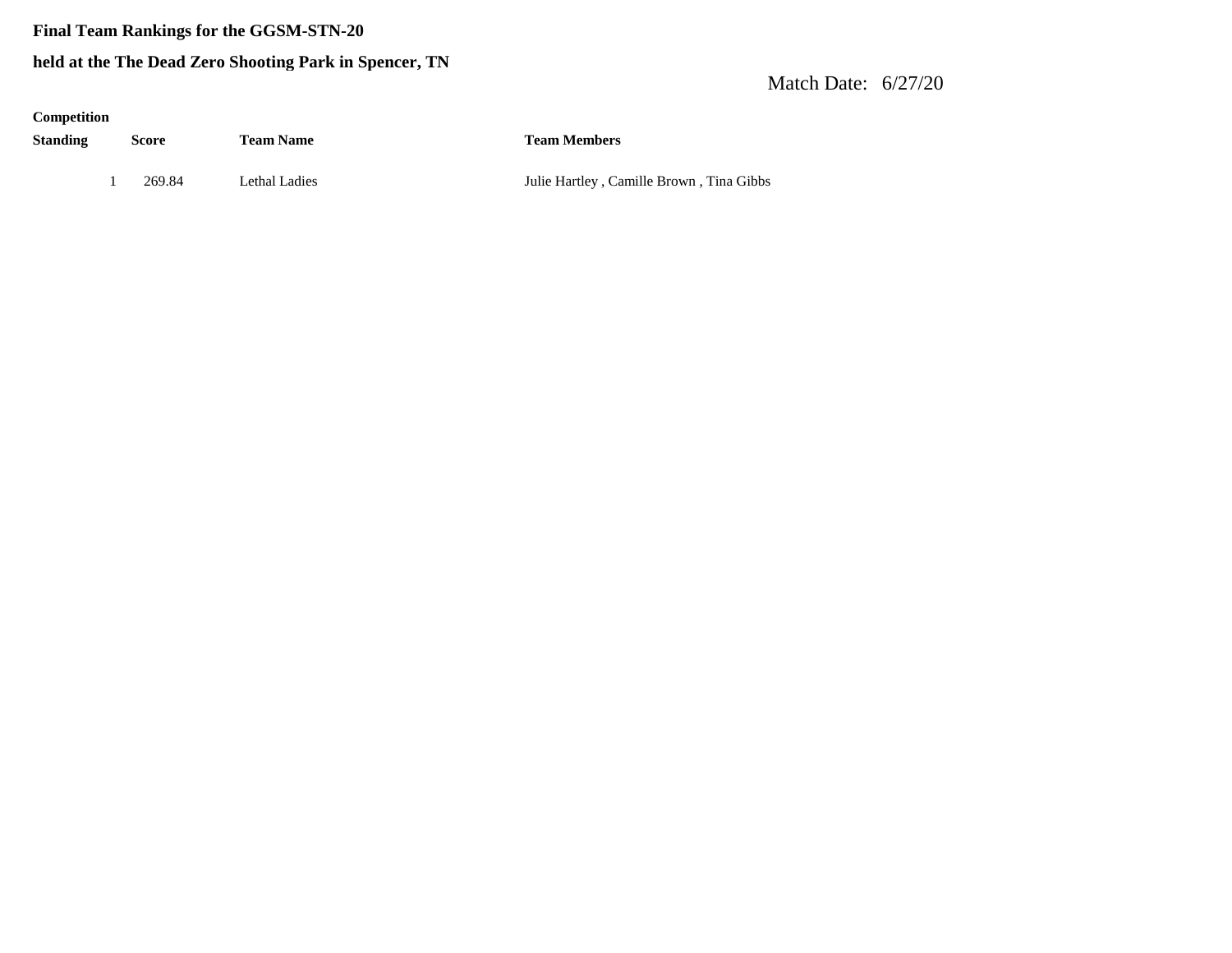**The following scores have not been included in the above results due to administrative issues or scoring errors Please call the GSSF office (770) 437-4718 as soon as possible for further clarification. Thank you.**

**Shooters who did not finish the match...**

**Shooters who did not show**

**0**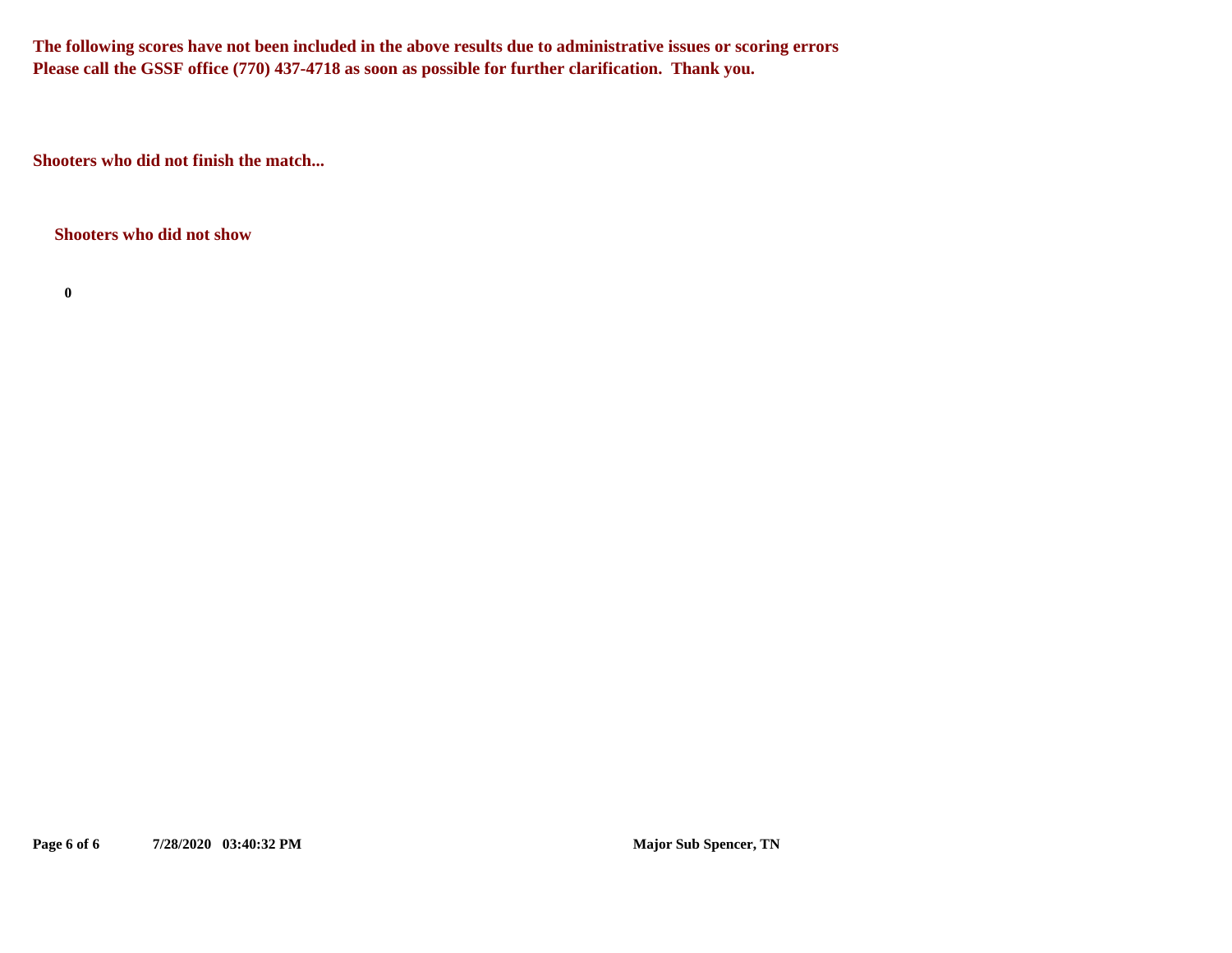## Final Civilian Rankings for the ROCK The GLOCK I

|                | ShooterEntry# / Name      | Match        | 5 to Glock Totals |                      |       |       | <b>Glock"M Totals</b> |              | <b>Glock the PlatesTotals</b> |             |              |              |                             |                     |
|----------------|---------------------------|--------------|-------------------|----------------------|-------|-------|-----------------------|--------------|-------------------------------|-------------|--------------|--------------|-----------------------------|---------------------|
|                |                           | <b>Total</b> | <b>Time</b>       | Add'L Comb'd<br>Time |       | Time  | <b>Time</b>           | Add'L Comb'd | Time                          | <b>Time</b> | Add'L Comb'd |              | <b>Placing &amp; Prizes</b> | Categories          |
| 1              | 0243 Will McIntosh        | 60.14        | 19.76             | 12.00                | 31.76 | 14.32 | 0.00                  | 14.32        | 14.06                         | $0.00\,$    | 14.06        | 1            | Pistol Place                |                     |
| 2              | 0038 Mark Werner          | 67.20        | 18.07             | 10.00                | 28.07 | 15.12 | 5.00                  | 20.12        | 19.01                         | 0.00        | 19.01        | 2            | 100 Place                   |                     |
| 3              | 0204 Jacob Everett        | 69.65        | 20.42             | 5.00                 | 25.42 | 18.40 | 5.00                  | 23.40        | 20.83                         | 0.00        | 20.83        | $\mathbf{3}$ | 75 Place                    |                     |
| -4             | 0154 JP Jones Jr.         | 71.30        | 23.34             | 9.00                 | 32.34 | 19.17 | 0.00                  | 19.17        | 19.79                         | 0.00        | 19.79        |              | 75 Super Senior             | Super Senior        |
| 5              | 0159 David Jones          | 71.48        | 28.15             | 7.00                 | 35.15 | 17.59 | 1.00                  | 18.59        | 17.74                         | 0.00        | 17.74        |              |                             |                     |
| 6              | 0062 Joel Nadler          | 73.44        | 24.15             | 6.00                 | 30.15 | 20.81 | 0.00                  | 20.81        | 22.48                         | $0.00\,$    | 22.48        |              |                             |                     |
| $\overline{7}$ | 0231 John Davis           | 74.17        | 22.07             | 4.00                 | 26.07 | 18.24 | 6.00                  | 24.24        | 23.86                         | $0.00\,$    | 23.86        |              |                             |                     |
| 8              | 0111 Jeff Robinson        | 75.02        | 26.51             | 11.00                | 37.51 | 15.95 | 0.00                  | 15.95        | 21.56                         | 0.00        | 21.56        |              | 75 Senior                   | Senior              |
| -9             | 0058 Meghan Lowery        | 76.63        | 27.71             | 6.00                 | 33.71 | 19.78 | 1.00                  | 20.78        | 22.14                         | 0.00        | 22.14        |              | 75 Adult Female             | <b>Adult Female</b> |
| 10             | 0279 Jackie Graham        | 77.30        | 23.69             | 9.00                 | 32.69 | 18.55 | 5.00                  | 23.55        | 21.06                         | 0.00        | 21.06        |              |                             | Senior              |
| 11             | 0031 Jonathan Johnston    | 78.23        | 25.49             | 8.00                 | 33.49 | 19.33 | 2.00                  | 21.33        | 23.41                         | 0.00        | 23.41        |              |                             |                     |
| 12             | 0025 Daniel Casanova      | 79.28        | 28.75             | 5.00                 | 33.75 | 22.61 | 1.00                  | 23.61        | 21.92                         | 0.00        | 21.92        |              |                             | Senior              |
| 13             | 0029 Daniel Tierney       | 80.02        | 29.44             | 2.00                 | 31.44 | 21.59 | 1.00                  | 22.59        | 25.99                         | 0.00        | 25.99        |              |                             |                     |
| 14             | 0256 Matthew Wheeler      | 83.01        | 20.79             | 13.00                | 33.79 | 13.01 | 5.00                  | 18.01        | 21.21                         | 10.00       | 31.21        |              |                             |                     |
| 15             | 0152 Thad Burton          | 83.18        | 23.16             | 17.00                | 40.16 | 20.28 | 2.00                  | 22.28        | 20.74                         | 0.00        | 20.74        |              |                             | Super Senior        |
| 16             | 0116 Camille Brown        | 83.58        | 22.09             | 11.00                | 33.09 | 17.31 | 4.00                  | 21.31        | 29.18                         | 0.00        | 29.18        |              |                             | Adult Female        |
| 17             | 0184 Charles Matthews Jr. | 84.25        | 27.32             | 15.00                | 42.32 | 19.21 | 1.00                  | 20.21        | 21.72                         | 0.00        | 21.72        |              |                             | Senior              |
| 18             | 0262 James Bridgman       | 84.66        | 25.48             | 7.00                 | 32.48 | 18.76 | 5.00                  | 23.76        | 28.42                         | 0.00        | 28.42        |              |                             |                     |
| 19             | 0240 Justin Gilbreth      | 85.53        | 20.75             | 13.00                | 33.75 | 14.39 | 2.00                  | 16.39        | 25.39                         | 10.00       | 35.39        |              | 2 year membership renew     |                     |
| 20             | 0224 Brett Browning       | 88.55        | 24.28             | 8.00                 | 32.28 | 25.80 | 4.00                  | 29.80        | 26.47                         | 0.00        | 26.47        |              |                             | Senior              |
| 21             | 0265 Donald Williamson    | 88.86        | 19.42             | 25.00                | 44.42 | 17.12 | 0.00                  | 17.12        | 27.32                         | 0.00        | 27.32        |              |                             |                     |
| 22             | 0166 Stephen Shearin      | 89.74        | 23.96             | 11.00                | 34.96 | 19.61 | 1.00                  | 20.61        | 34.17                         | 0.00        | 34.17        |              |                             | Senior              |
| 23             | 0051 Karl Snell           | 89.84        | 21.24             | 26.00                | 47.24 | 17.08 | 2.00                  | 19.08        | 23.52                         | 0.00        | 23.52        |              |                             | Senior              |
| 24             | 0104 Allen Darley         | 90.40        | 18.78             | 23.00                | 41.78 | 17.62 | 7.00                  | 24.62        | 24.00                         | 0.00        | 24.00        |              |                             |                     |
| 25             | 0229 Marc Schaffer        | 91.11        | 26.72             | 9.00                 | 35.72 | 22.52 | 2.00                  | 24.52        | 30.87                         | 0.00        | 30.87        |              |                             | Senior              |
| 26             | 0268 Robert Fiorentini    | 94.83        | 35.34             | 3.00                 | 38.34 | 29.08 | 0.00                  | 29.08        | 27.41                         | 0.00        | 27.41        |              |                             |                     |
| 27             | 0078 Katherine Lilly      | 98.05        | 28.97             | 15.00                | 43.97 | 23.46 | 2.00                  | 25.46        | 28.62                         | 0.00        | 28.62        |              |                             | Adult Female        |
| 28             | 0076 Ken Lilly            | 98.75        | 24.39             | 15.00                | 39.39 | 23.29 | 7.00                  | 30.29        | 29.07                         | 0.00        | 29.07        |              |                             | Senior              |
| 29             | 0241 David Hall           | 99.86        | 31.09             | 8.00                 | 39.09 | 22.96 | 2.00                  | 24.96        | 35.81                         | 0.00        | 35.81        |              |                             |                     |
| 30             | 0130 Ed Grissom           | 103.33       | 20.53             | 27.00                | 47.53 | 18.54 | 5.00                  | 23.54        | 32.26                         | $0.00\,$    | 32.26        |              |                             |                     |
| 31             | 0144 Cheryll Allison      | 103.90       | 22.16             | 22.00                | 44.16 | 19.10 | 1.00                  | 20.10        | 29.64                         | 10.00       | 39.64        |              | $50$ Random                 | <b>Adult Female</b> |
| 32             | 0296 James Wilde          | 103.91       | 27.38             | 18.00                | 45.38 | 22.69 | 9.00                  | 31.69        | 26.84                         | $0.00\,$    | 26.84        |              | 50 Random                   |                     |
| 33             | 0320 Tony Reed            | 103.99       | 17.36             | 39.00                | 56.36 | 20.77 | 2.00                  | 22.77        | 24.86                         | 0.00        | 24.86        |              |                             |                     |
| 34             | 0215 Cash Higgins         | 108.39       | 16.85             | 46.00                | 62.85 | 22.07 | 1.00                  | 23.07        | 22.47                         | 0.00        | 22.47        |              |                             |                     |
| 35             | 0096 David McCurley       | 109.63       | 26.05             | 25.00                | 51.05 | 24.01 | 7.00                  | 31.01        | 27.57                         | 0.00        | 27.57        |              |                             | Senior              |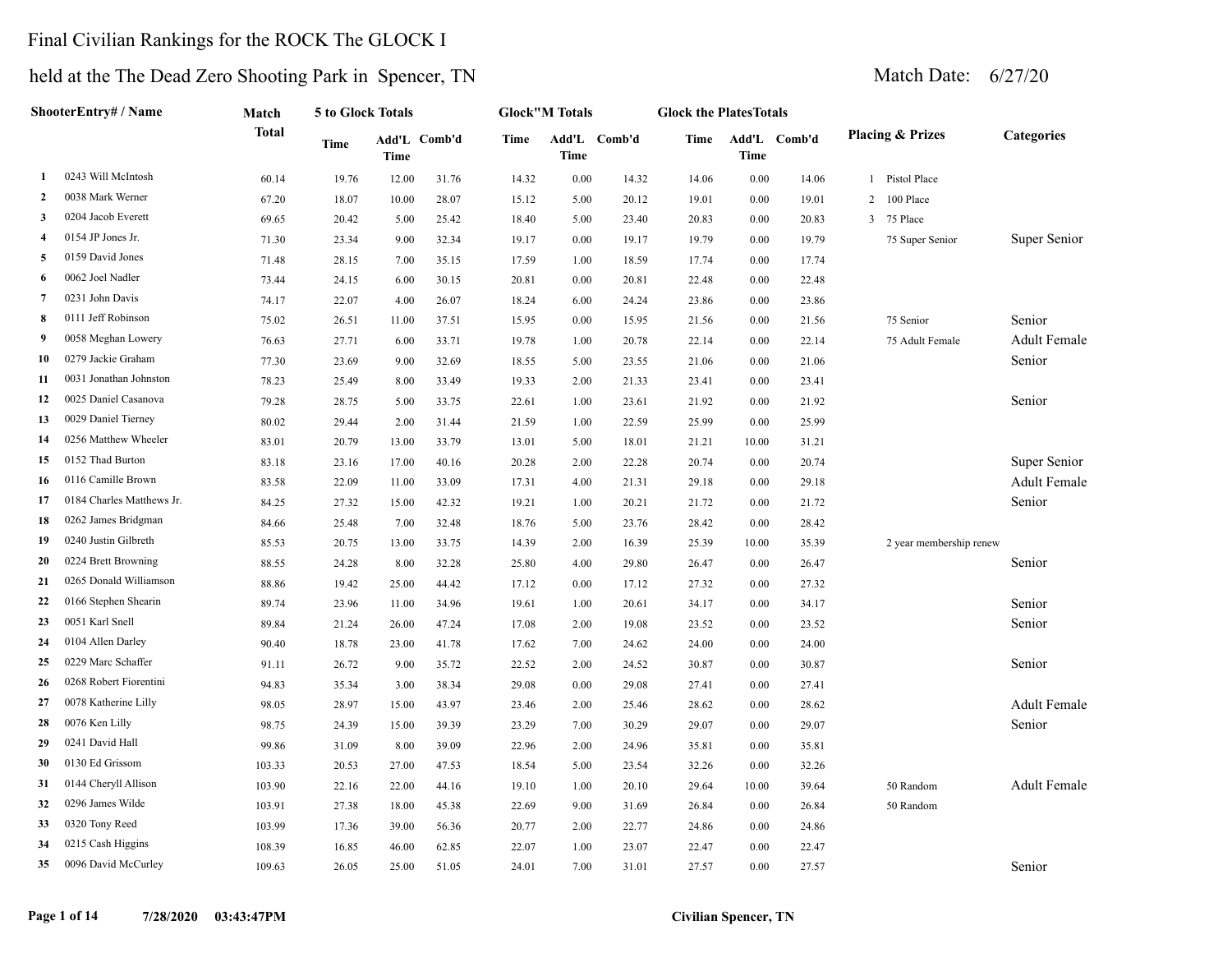|    | ShooterEntry# / Name   | Match        | 5 to Glock Totals |        |              |        | <b>Glock</b> "M Totals |              | <b>Glock the PlatesTotals</b> |             |              |                             |                                              |
|----|------------------------|--------------|-------------------|--------|--------------|--------|------------------------|--------------|-------------------------------|-------------|--------------|-----------------------------|----------------------------------------------|
|    |                        | <b>Total</b> | Time              | Time   | Add'L Comb'd | Time   | Time                   | Add'L Comb'd | Time                          | <b>Time</b> | Add'L Comb'd | <b>Placing &amp; Prizes</b> | Categories                                   |
| 36 | 0109 Jamie Sue Sloan   | 111.95       | 30.65             | 6.00   | 36.65        | 28.15  | 4.00                   | 32.15        | 43.15                         | 0.00        | 43.15        |                             | Adult Female, Super Senior                   |
| 37 | 0270 Andrew Sales      | 114.74       | 32.19             | 6.00   | 38.19        | 24.89  | 5.00                   | 29.89        | 36.66                         | 10.00       | 46.66        |                             |                                              |
| 38 | 0050 Dianna Snell      | 114.76       | 38.91             | 6.00   | 44.91        | 27.29  | 2.00                   | 29.29        | 40.56                         | 0.00        | 40.56        |                             | Adult Female, Super Senior                   |
| 39 | 0306 Jeff Alexander    | 123.08       | 28.58             | 13.00  | 41.58        | 25.56  | 0.00                   | 25.56        | 35.94                         | 20.00       | 55.94        |                             | Senior                                       |
| 40 | 0001 David Goodrich    | 123.63       | 19.50             | 42.00  | 61.50        | 19.26  | 13.00                  | 32.26        | 29.87                         | 0.00        | 29.87        |                             | Super Senior                                 |
| 41 | 0248 Julie Hartley     | 133.50       | 29.29             | 37.00  | 66.29        | 24.47  | 5.00                   | 29.47        | 37.74                         | 0.00        | 37.74        |                             | <b>Adult Female</b>                          |
| 42 | 0236 Kelly Wilson      | 136.69       | 35.66             | 17.00  | 52.66        | 31.68  | 2.00                   | 33.68        | 50.35                         | 0.00        | 50.35        | Pistol Random               | Adult Female                                 |
| 43 | 0128 Steve Shattles    | 142.61       | 28.92             | 2.00   | 30.92        | 19.39  | 11.00                  | 30.39        | 31.30                         | 50.00       | 81.30        |                             |                                              |
| 44 | 0009 John Blakeley     | 143.46       | 33.66             | 29.00  | 62.66        | 34.60  | 1.00                   | 35.60        | 45.20                         | 0.00        | 45.20        | 75 Challenged               | Senior, Challenged                           |
| 45 | 0237 Mark Pattillo     | 143.68       | 20.82             | 34.00  | 54.82        | 19.75  | 11.00                  | 30.75        | 48.11                         | 10.00       | 58.11        |                             |                                              |
| 46 | 0238 Roger Gilbreth    | 146.48       | 23.71             | 43.00  | 66.71        | 23.57  | 24.00                  | 47.57        | 32.20                         | 0.00        | 32.20        | 50 Random                   | Senior                                       |
| 47 | 0276 Evan Lischka      | 149.76       | 23.34             | 31.00  | 54.34        | 19.54  | 26.00                  | 45.54        | 49.88                         | 0.00        | 49.88        | 75 Junior Male              | Junior Male                                  |
| 48 | 0299 Hayden Cross      | 150.86       | 50.01             | 18.00  | 68.01        | 26.22  | 11.00                  | 37.22        | 45.63                         | 0.00        | 45.63        |                             | Junior Male                                  |
| 49 | 0212 Nathan Kerr       | 162.60       | 37.54             | 23.00  | 60.54        | 32.51  | 19.00                  | 51.51        | 50.55                         | 0.00        | 50.55        |                             |                                              |
| 50 | 0103 Jeffery Bennett   | 167.71       | 65.96             | 2.00   | 67.96        | 56.89  | 0.00                   | 56.89        | 42.86                         | 0.00        | 42.86        |                             |                                              |
| 51 | 0047 Renee Temples     | 170.50       | 35.59             | 26.00  | 61.59        | 35.02  | 6.00                   | 41.02        | 57.89                         | 10.00       | 67.89        |                             | <b>Adult Female</b>                          |
| 52 | 0309 John Estridge     | 176.13       | 27.13             | 37.00  | 64.13        | 27.08  | 11.00                  | 38.08        | 43.92                         | 30.00       | 73.92        |                             | Senior                                       |
| 53 | 0139 Derek Burton      | 177.52       | 34.39             | 47.00  | 81.39        | 28.31  | 12.00                  | 40.31        | 35.82                         | 20.00       | 55.82        |                             |                                              |
| 54 | 0277 Brenda Graham     | 181.12       | 36.66             | 24.00  | 60.66        | 35.08  | 6.00                   | 41.08        | 69.38                         | 10.00       | 79.38        |                             | 2 year membership renew Adult Female, Senior |
| 55 | 0182 Matthew Pittenger | 182.30       | 30.99             | 19.00  | 49.99        | 88.38  | 11.00                  | 99.38        | 32.93                         | 0.00        | 32.93        |                             |                                              |
| 56 | 0234 Sean Rhodes       | 184.72       | 26.94             | 38.00  | 64.94        | 23.35  | 22.00                  | 45.35        | 44.43                         | 30.00       | 74.43        |                             |                                              |
| 57 | 0095 Stephanie Haun    | 203.02       | 20.41             | 65.00  | 85.41        | 24.96  | 21.00                  | 45.96        | 41.65                         | 30.00       | 71.65        |                             | <b>Adult Female</b>                          |
| 58 | 0283 Samantha Entrekin | 243.59       | 39.89             | 53.00  | 92.89        | 26.08  | 29.00                  | 55.08        | 65.62                         | 30.00       | 95.62        | Pistol Random               | <b>Adult Female</b>                          |
| 59 | 0199 Mahota Matthews   | 276.99       | 33.22             | 25.00  | 58.22        | 33.78  | 5.00                   | 38.78        | 69.99                         | 110.00      | 179.99       |                             | Adult Female, Senior                         |
| 60 | 0010 Melanie Blakeley  | 295.93       | 31.47             | 50.00  | 81.47        | 36.17  | 37.00                  | 73.17        | 61.29                         | 80.00       | 141.29       | 2 year membership renew     | Adult Female, Senior                         |
| 61 | 0308 Linda Alexander   | 331.23       | 51.68             | 62.00  | 113.68       | 48.56  | 20.00                  | 68.56        | 78.99                         | 70.00       | 148.99       |                             | Adult Female, Senior                         |
| 62 | 0052 Tab Choate        | 345.44       | 47.80             | 91.00  | 138.80       | 38.03  | 7.00                   | 45.03        | 81.61                         | 80.00       | 161.61       | 50 Random                   | Senior                                       |
| 63 | 0035 Rodney Thompson   | 369.69       | 47.97             | 44.00  | 91.97        | 50.72  | 36.00                  | 86.72        | 141.00                        | 50.00       | 191.00       |                             | Super Senior                                 |
| 64 | 0264 Ronnie Shrout     | 385.48       | 32.64             | 61.00  | 93.64        | 32.81  | 9.00                   | 41.81        | 70.03                         | 180.00      | 250.03       |                             |                                              |
| 65 | 0250 John Goodson      | 1,194.41     | 299.97            | 300.00 | 599.97       | 299.97 | 270.00                 | 569.97       | 24.47                         | 0.00        | 24.47        | 2 year membership renew     | Senior                                       |
| 66 | 0254 Spencer Goodson   | 1,216.57     | 299.97            | 300.00 | 599.97       | 299.97 | 270.00                 | 569.97       | 36.63                         | 10.00       | 46.63        |                             |                                              |
| 67 | 0252 Melissa Munoz     | 1,435.99     | 299.97            | 300.00 | 599.97       | 299.97 | 270.00                 | 569.97       | 96.05                         | 170.00      | 266.05       |                             | <b>Adult Female</b>                          |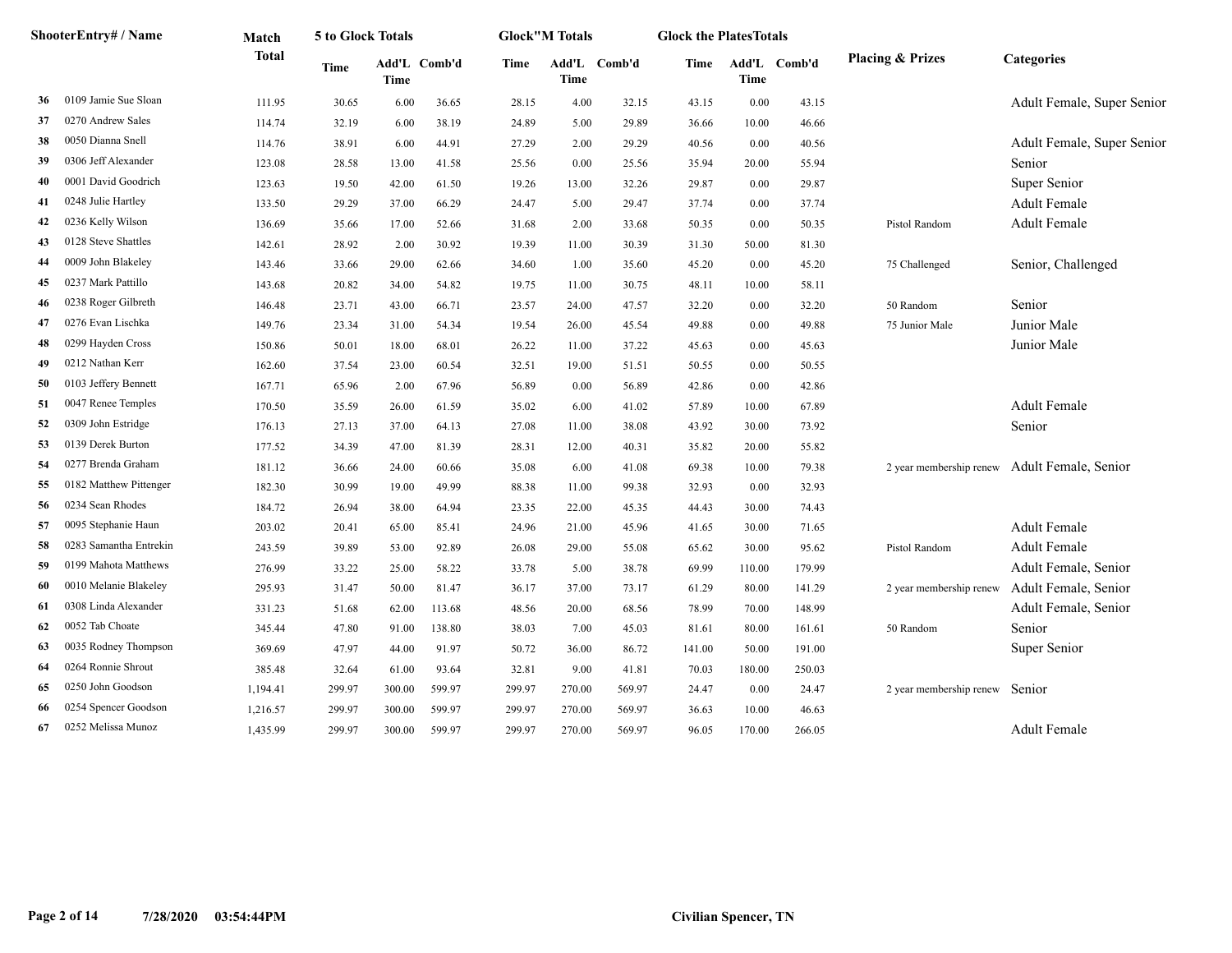## Final Competition Rankings for the ROCK The GLOCK I

## held at the The Dead Zero Shooting Park in Spencer, TN Match Date: 6/27/20

**ShooterEntry# / Name**

**Match** 

**5 to Glock Totals**

|        |                                |              | Match Date:                 |
|--------|--------------------------------|--------------|-----------------------------|
|        | <b>Glock the Plates Totals</b> |              |                             |
| Comb'd | Time                           | Add'L Comb'd | <b>Placing &amp; Prizes</b> |

|                |                          | <b>Total</b> | Time  | Time  | Add'L Comb'd | Time  | Time | Add'L Comb'd | Time  | Time  | Add'L Comb'd |                | <b>Placing &amp; Prizes</b> |
|----------------|--------------------------|--------------|-------|-------|--------------|-------|------|--------------|-------|-------|--------------|----------------|-----------------------------|
| 1              | 0201 Andrea Boone*       | 34.99        | 15.17 | 0.00  | 15.17        | 10.20 | 0.00 | 10.20        | 9.62  | 0.00  | 9.62         |                | 1 Pistol MatchMeister       |
| $\overline{2}$ | 0100 Tony Boone*         | 38.20        | 16.79 | 0.00  | 16.79        | 10.83 | 0.00 | 10.83        | 10.58 | 0.00  | 10.58        | $\overline{2}$ | 100 Place                   |
| 3              | 0043 Randal Roberts*     | 45.47        | 15.60 | 4.00  | 19.60        | 10.65 | 1.00 | 11.65        | 14.22 | 0.00  | 14.22        | 3              | 75 Place                    |
| $\overline{4}$ | 0121 Fred King*          | 46.56        | 16.73 | 1.00  | 17.73        | 13.74 | 1.00 | 14.74        | 14.09 | 0.00  | 14.09        |                | 1 Pistol Place              |
| 5              | 0286 Thomas Fariss*      | 46.97        | 16.30 | 2.00  | 18.30        | 12.97 | 1.00 | 13.97        | 14.70 | 0.00  | 14.70        |                |                             |
| 6              | 0013 John Farrar*        | 52.05        | 17.39 | 0.00  | 17.39        | 17.02 | 0.00 | 17.02        | 17.64 | 0.00  | 17.64        |                | 50 Random                   |
| 7              | 0163 John Jones* III     | 54.22        | 18.35 | 1.00  | 19.35        | 15.36 | 2.00 | 17.36        | 17.51 | 0.00  | 17.51        |                |                             |
| 8              | 0135 James Mielnik*      | 54.29        | 17.83 | 6.00  | 23.83        | 13.80 | 0.00 | 13.80        | 16.66 | 0.00  | 16.66        |                |                             |
| 9              | 0141 Mark Allison*       | 55.45        | 19.96 | 3.00  | 22.96        | 14.05 | 1.00 | 15.05        | 17.44 | 0.00  | 17.44        |                |                             |
| 10             | 0232 John Davis          | 56.47        | 21.38 | 1.00  | 22.38        | 16.81 | 1.00 | 17.81        | 16.28 | 0.00  | 16.28        |                | 1 Pistol Place              |
| 11             | 0244 Will McIntosh       | 57.20        | 20.82 | 5.00  | 25.82        | 14.16 | 1.00 | 15.16        | 16.22 | 0.00  | 16.22        | 2              | 100 Place                   |
| 12             | 0039 Mark Werner         | 59.06        | 19.02 | 3.00  | 22.02        | 15.42 | 5.00 | 20.42        | 16.62 | 0.00  | 16.62        | 3              | 75 Place                    |
| 13             | 0259 Joseph Boehlert*    | 60.83        | 22.28 | 4.00  | 26.28        | 15.91 | 1.00 | 16.91        | 17.64 | 0.00  | 17.64        |                |                             |
| 14             | 0072 James Garner*       | 62.99        | 17.69 | 12.00 | 29.69        | 14.88 | 2.00 | 16.88        | 16.42 | 0.00  | 16.42        |                |                             |
| 15             | 0192 Jim Montgomery*     | 63.28        | 21.72 | 7.00  | 28.72        | 16.04 | 2.00 | 18.04        | 16.52 | 0.00  | 16.52        |                |                             |
| 16             | 0032 Jonathan Johnston   | 66.35        | 21.45 | 10.00 | 31.45        | 16.89 | 0.00 | 16.89        | 18.01 | 0.00  | 18.01        |                |                             |
| 17             | 0112 Jeff Robinson       | 66.62        | 22.91 | 4.00  | 26.91        | 15.83 | 3.00 | 18.83        | 20.88 | 0.00  | 20.88        |                |                             |
| 18             | 0060 Meghan Lowery       | 67.56        | 25.25 | 4.00  | 29.25        | 19.26 | 0.00 | 19.26        | 19.05 | 0.00  | 19.05        |                |                             |
| 19             | 0311 Mike Foster Sr.     | 68.28        | 22.72 | 9.00  | 31.72        | 17.04 | 1.00 | 18.04        | 18.52 | 0.00  | 18.52        |                |                             |
| 20             | 0019 Tom Schneider       | 68.54        | 26.84 | 2.00  | 28.84        | 19.28 | 1.00 | 20.28        | 19.42 | 0.00  | 19.42        |                | 50 Random                   |
| 21             | 0132 Roger Read*         | 68.56        | 16.34 | 19.00 | 35.34        | 9.07  | 7.00 | 16.07        | 17.15 | 0.00  | 17.15        |                | 50 Random                   |
| 22             | 0176 Judith Gallion*     | 69.00        | 20.03 | 7.00  | 27.03        | 16.41 | 1.00 | 17.41        | 24.56 | 0.00  | 24.56        |                | 50 Random                   |
| 23             | 0227 Steven Degerick*    | 71.12        | 20.32 | 9.00  | 29.32        | 15.66 | 4.00 | 19.66        | 22.14 | 0.00  | 22.14        |                |                             |
| 24             | 0205 Jacob Everett       | 71.88        | 21.21 | 12.00 | 33.21        | 15.62 | 2.00 | 17.62        | 21.05 | 0.00  | 21.05        |                |                             |
| 25             | 0170 Jonathan Hopkinson* | 73.01        | 18.29 | 19.00 | 37.29        | 14.62 | 5.00 | 19.62        | 16.10 | 0.00  | 16.10        |                |                             |
| 26             | 0114 Caleb Stafford      | 74.24        | 19.35 | 12.00 | 31.35        | 15.00 | 2.00 | 17.00        | 25.89 | 0.00  | 25.89        |                |                             |
| 27             | 0167 Stephen Shearin     | 74.52        | 22.60 | 6.00  | 28.60        | 19.92 | 1.00 | 20.92        | 25.00 | 0.00  | 25.00        |                |                             |
| 28             | 0298 Steve Dorman        | 75.88        | 26.43 | 4.00  | 30.43        | 21.89 | 1.00 | 22.89        | 22.56 | 0.00  | 22.56        |                |                             |
| 29             | 0221 James Wallis* Jr.   | 75.89        | 28.15 | 3.00  | 31.15        | 21.96 | 0.00 | 21.96        | 22.78 | 0.00  | 22.78        |                |                             |
| 30             | 0301 Jackie Graham       | 79.27        | 24.15 | 9.00  | 33.15        | 19.44 | 0.00 | 19.44        | 26.68 | 0.00  | 26.68        |                |                             |
| 31             | 0005 Jim Graf*           | 83.63        | 18.28 | 17.00 | 35.28        | 19.12 | 4.00 | 23.12        | 25.23 | 0.00  | 25.23        |                |                             |
| 32             | 0079 Katherine Lilly     | 83.64        | 31.57 | 6.00  | 37.57        | 24.05 | 0.00 | 24.05        | 22.02 | 0.00  | 22.02        |                |                             |
| 33             | 0230 Marc Schaffer       | 85.74        | 27.19 | 4.00  | 31.19        | 23.61 | 5.00 | 28.61        | 25.94 | 0.00  | 25.94        |                |                             |
| 34             | 0021 David Williams*     | 88.71        | 21.57 | 14.00 | 35.57        | 13.72 | 1.00 | 14.72        | 28.42 | 10.00 | 38.42        |                | 50 Random                   |
| 35             | 0266 Donald Williamson   | 90.56        | 20.56 | 14.00 | 34.56        | 17.41 | 2.00 | 19.41        | 26.59 | 10.00 | 36.59        |                |                             |

**Glock"M Totals**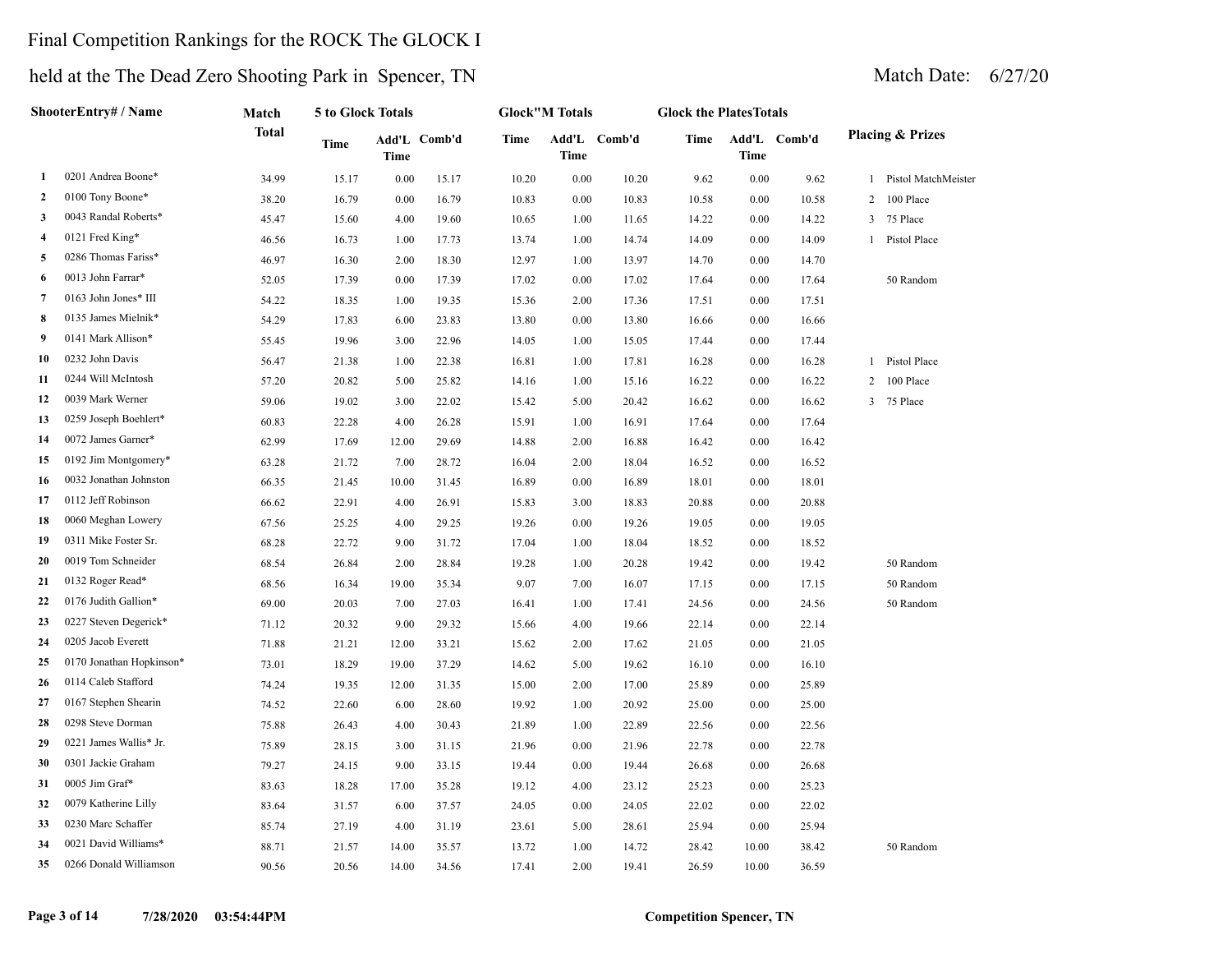|    | ShooterEntrv# / Name      | Match        | 5 to Glock Totals |                             |        |        | <b>Glock"M Totals</b> |              | <b>Glock the PlatesTotals</b> |        |              |                                           |
|----|---------------------------|--------------|-------------------|-----------------------------|--------|--------|-----------------------|--------------|-------------------------------|--------|--------------|-------------------------------------------|
|    |                           | <b>Total</b> | <b>Time</b>       | Add'L Comb'd<br><b>Time</b> |        | Time   | <b>Time</b>           | Add'L Comb'd | Time                          | Time   | Add'L Comb'd | <b>Placing &amp; Prizes</b>               |
| 36 | 0023 William Brendemuehl  | 90.72        | 24.92             | 17.00                       | 41.92  | 19.06  | 3.00                  | 22.06        | 26.74                         | 0.00   | 26.74        |                                           |
| 37 | 0026 Daniel Casanova      | 91.88        | 27.36             | 12.00                       | 39.36  | 22.54  | 0.00                  | 22.54        | 29.98                         | 0.00   | 29.98        |                                           |
| 38 | 0077 Ken Lilly            | 96.75        | 24.22             | 22.00                       | 46.22  | 22.87  | 1.00                  | 23.87        | 26.66                         | 0.00   | 26.66        |                                           |
| 39 | 0258 Matthew Wheeler      | 97.58        | 13.61             | 31.00                       | 44.61  | 12.44  | 12.00                 | 24.44        | 28.53                         | 0.00   | 28.53        |                                           |
| 40 | 0307 Jeff Alexander       | 98.95        | 28.40             | 11.00                       | 39.40  | 26.18  | 1.00                  | 27.18        | 32.37                         | 0.00   | 32.37        |                                           |
| 41 | 0185 Charles Matthews Jr. | 99.28        | 24.12             | 9.00                        | 33.12  | 18.53  | 23.00                 | 41.53        | 24.63                         | 0.00   | 24.63        |                                           |
| 42 | 0030 Daniel Tierney       | 102.31       | 30.14             | 22.00                       | 52.14  | 21.48  | 0.00                  | 21.48        | 28.69                         | 0.00   | 28.69        |                                           |
| 43 | 0318 Patrick O'Malley*    | 103.66       | 28.48             | 18.00                       | 46.48  | 25.20  | 2.00                  | 27.20        | 29.98                         | 0.00   | 29.98        |                                           |
| 44 | 0117 Camille Brown        | 111.66       | 22.21             | 29.00                       | 51.21  | 18.30  | 3.00                  | 21.30        | 29.15                         | 10.00  | 39.15        |                                           |
| 45 | 0305 Steve Chaires        | 113.11       | 29.14             | 20.00                       | 49.14  | 20.03  | 12.00                 | 32.03        | 31.94                         | 0.00   | 31.94        |                                           |
| 46 | 0197 Kenneth Kerr         | 114.20       | 37.81             | 4.00                        | 41.81  | 35.03  | 2.00                  | 37.03        | 35.36                         | 0.00   | 35.36        |                                           |
| 47 | 0293 Thomas Mansfield Jr. | 118.67       | 26.85             | 31.00                       | 57.85  | 24.55  | 4.00                  | 28.55        | 32.27                         | 0.00   | 32.27        | 50 Random                                 |
| 48 | 0105 Allen Darley         | 128.15       | 18.49             | 32.00                       | 50.49  | 17.55  | 7.00                  | 24.55        | 33.11                         | 20.00  | 53.11        | 50 Random                                 |
| 49 | 0147 Michael Miyaji*      | 142.61       | 18.21             | 6.00                        | 24.21  | 13.90  | 2.00                  | 15.90        | 72.50                         | 30.00  | 102.50       |                                           |
| 50 | 0140 Derek Burton         | 157.32       | 29.32             | 28.00                       | 57.32  | 27.77  | 3.00                  | 30.77        | 39.23                         | 30.00  | 69.23        |                                           |
| 51 | 0303 Scott Noth           | 166.39       | 43.74             | 10.00                       | 53.74  | 32.88  | 6.00                  | 38.88        | 63.77                         | 10.00  | 73.77        |                                           |
| 52 | 0239 Roger Gilbreth       | 169.75       | 27.67             | 66.00                       | 93.67  | 21.02  | 19.00                 | 40.02        | 36.06                         | 0.00   | 36.06        | 50 Random                                 |
| 53 | 0213 Nathan Kerr          | 176.57       | 29.57             | 37.00                       | 66.57  | 34.88  | 3.00                  | 37.88        | 62.12                         | 10.00  | 72.12        |                                           |
| 54 | 0314 Joseph Mykytyn       | 184.47       | 30.51             | 16.00                       | 46.51  | 33.38  | 8.00                  | 41.38        | 66.58                         | 30.00  | 96.58        |                                           |
| 55 | 0278 Brenda Graham        | 200.05       | 43.15             | 19.00                       | 62.15  | 35.39  | 1.00                  | 36.39        | 71.51                         | 30.00  | 101.51       |                                           |
| 56 | 0115 Jason Beyl           | 201.61       | 16.84             | 28.00                       | 44.84  | 13.38  | 8.00                  | 21.38        | 35.39                         | 100.00 | 135.39       |                                           |
| 57 | 0200 Mahota Matthews      | 210.10       | 33.72             | 20.00                       | 53.72  | 29.31  | 1.00                  | 30.31        | 66.07                         | 60.00  | 126.07       |                                           |
| 58 | 0053 Tab Choate           | 278.69       | 57.64             | 47.00                       | 104.64 | 38.54  | 14.00                 | 52.54        | 81.51                         | 40.00  | 121.51       | 50 Random                                 |
| 59 | 0274 Jeffrey Lischka      | 341.34       | 21.91             | 88.00                       | 109.91 | 25.33  | 57.00                 | 82.33        | 49.10                         | 100.00 | 149.10       | Pistol Membership Promo<br>$\overline{4}$ |
| 60 | 0037 Rodney Thompson      | 411.14       | 49.51             | 79.00                       | 128.51 | 57.91  | 36.00                 | 93.91        | 168.72                        | 20.00  | 188.72       |                                           |
| 61 | 0251 John Goodson         | 1,192.71     | 299.97            | 300.00                      | 599.97 | 299.97 | 270.00                | 569.97       | 22.77                         | 0.00   | 22.77        |                                           |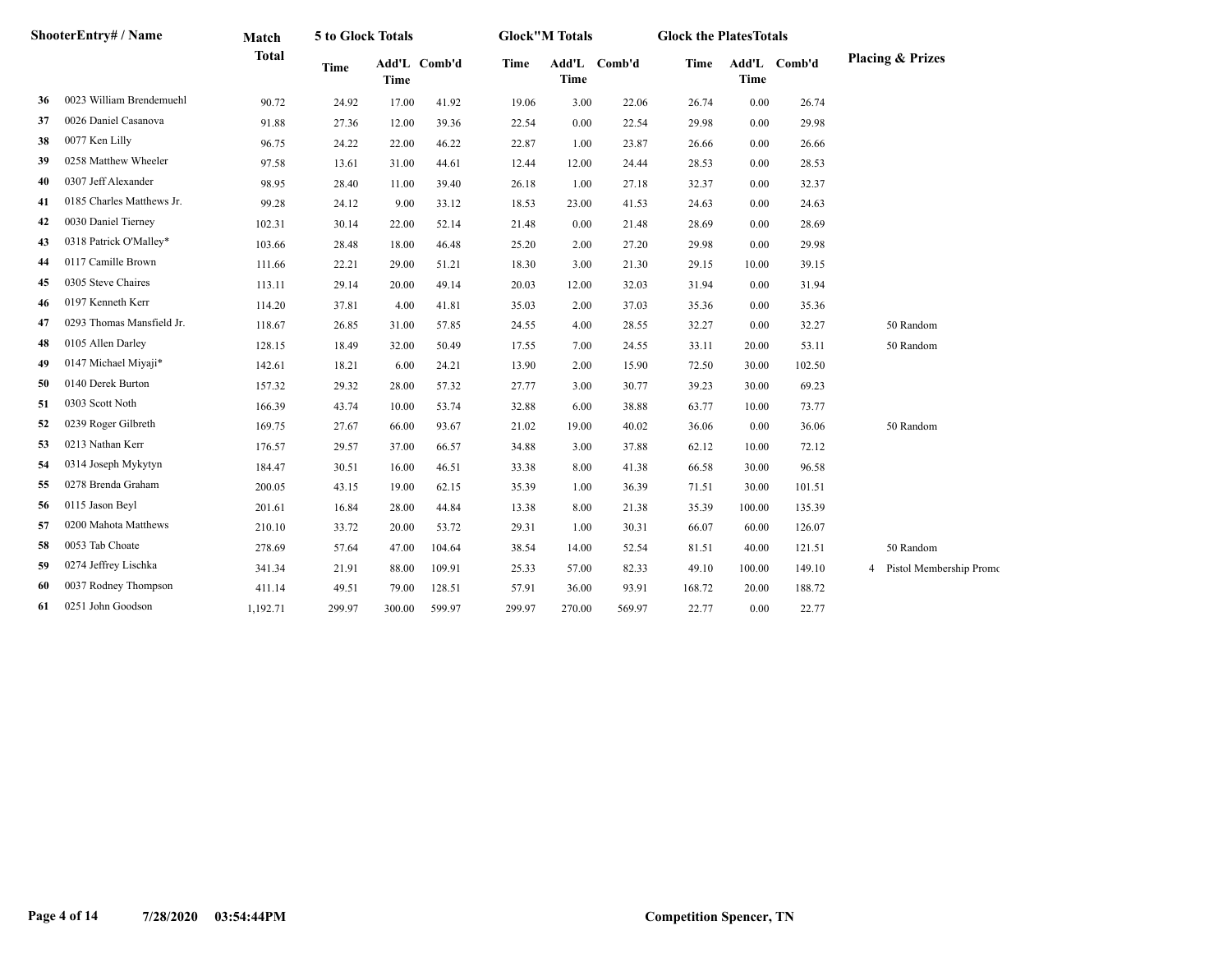### Final Guardian Rankings for the ROCK The GLOCK I

|              | ShooterEntry# / Name | Match        | 5 to Glock Totals |       |              |       | <b>Glock</b> "M Totals |              | <b>Glock the Plates Totals</b> |               |        |                             |                    |
|--------------|----------------------|--------------|-------------------|-------|--------------|-------|------------------------|--------------|--------------------------------|---------------|--------|-----------------------------|--------------------|
|              |                      | <b>Total</b> | Time              | Time  | Add'L Comb'd | Time  | Time                   | Add'L Comb'd | Time                           | Add'L<br>Time | Comb'd | <b>Placing &amp; Prizes</b> | <b>Categories</b>  |
|              | 0017 Tom Schneider   | 60.98        | 24.79             | 2.00  | 26.79        | 17.82 | 0.00                   | 17.82        | 16.37                          | 0.00          | 16.37  | 100 Place                   |                    |
|              | 0300 Cody Lawrence   | 66.94        | 19.70             | 11.00 | 30.70        | 16.57 | 0.00                   | 16.57        | 19.67                          | 0.00          | 19.67  | 2 75 Place                  |                    |
| 3            | 0206 Rick Gibbs      | 78.04        | 23.09             | 7.00  | 30.09        | 15.40 | 6.00                   | 21.40        | 26.55                          | 0.00          | 26.55  | 3 Etool Place               | Senior, Challenged |
| $\mathbf{3}$ |                      | 78.04        | 23.09             | 7.00  | 30.09        | 15.40 | 6.00                   | 21.40        | 26.55                          | 0.00          | 26.55  | 75 Senior                   | Senior, Challenged |
| $\mathbf{3}$ |                      | 78.04        | 23.09             | 7.00  | 30.09        | 15.40 | 6.00                   | 21.40        | 26.55                          | 0.00          | 26.55  | \$75.00 Challenged          | Senior, Challenged |
| 4            | 0297 Steve Dorman    | 79.41        | 25.42             | 8.00  | 33.42        | 23.08 | 1.00                   | 24.08        | 21.91                          | 0.00          | 21.91  | Pistol Random               | Senior             |
| 5.           | 0125 Brian Gabel     | 83.78        | 27.94             | 9.00  | 36.94        | 16.89 | 4.00                   | 20.89        | 25.95                          | 0.00          | 25.95  |                             |                    |
| 6            | 0246 Darrin Stout    | 96.74        | 22.63             | 9.00  | 31.63        | 14.48 | 6.00                   | 20.48        | 44.63                          | 0.00          | 44.63  |                             |                    |
|              | 0151 Jonathan Wood   | 103.73       | 20.31             | 33.00 | 53.31        | 18.25 | 3.00                   | 21.25        | 29.17                          | 0.00          | 29.17  | 50 Random                   |                    |
| 8            | 0282 Joseph Mykytyn  | 108.98       | 38.78             | 4.00  | 42.78        | 26.45 | 5.00                   | 31.45        | 34.75                          | 0.00          | 34.75  | 75 Super Senior             | Super Senior       |
| 9            | 0195 Kenneth Kerr    | 134.57       | 38.23             | 13.00 | 51.23        | 34.66 | 1.00                   | 35.66        | 47.68                          | 0.00          | 47.68  |                             | Super Senior       |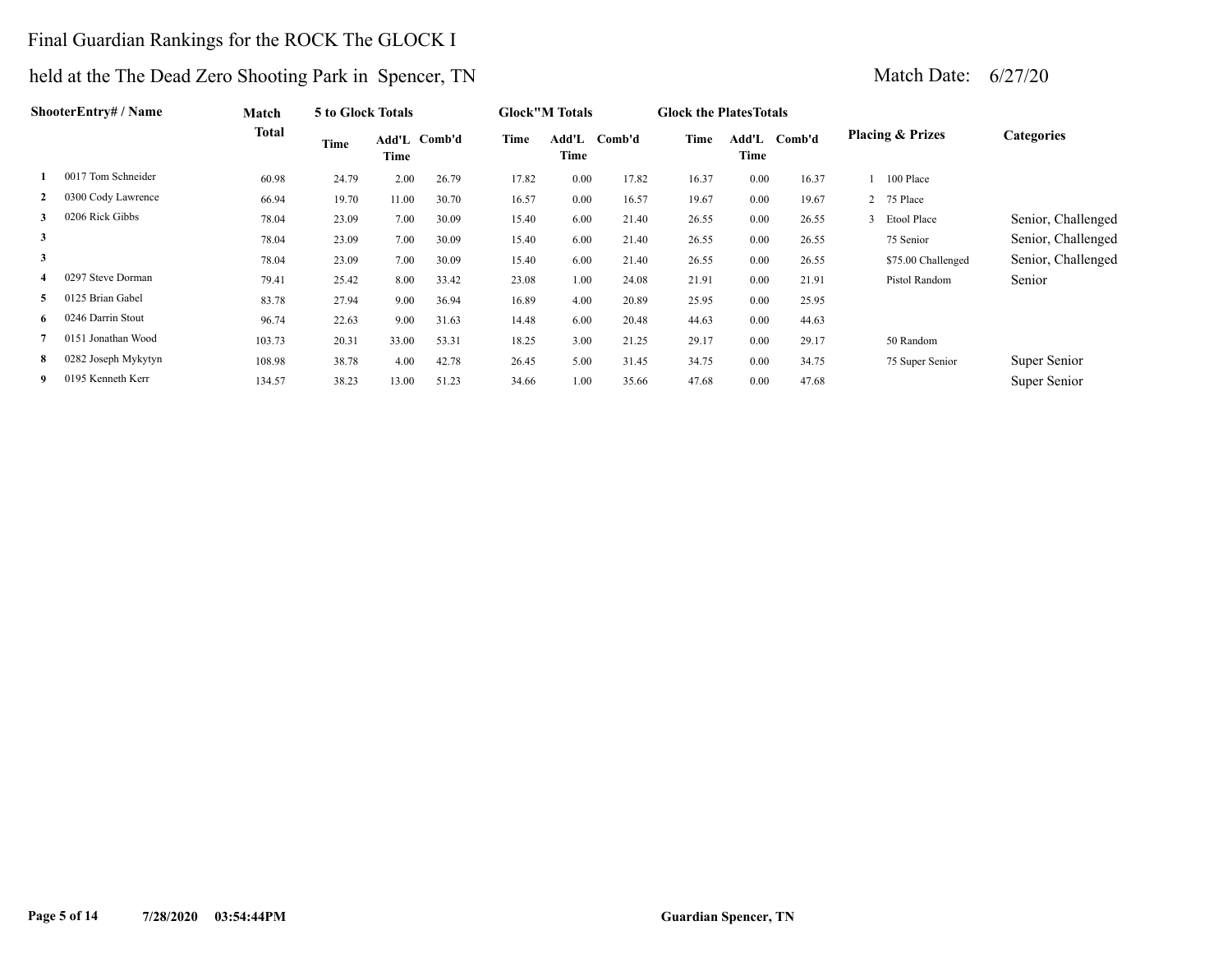## Final Heavy Metal Rankings for the ROCK The GLOCK I

|                | ShooterEntry# / Name     | Match  | 5 to Glock Totals |             |              |       | <b>Glock"M Totals</b> |              | <b>Glock the PlatesTotals</b> |          |              |                             |
|----------------|--------------------------|--------|-------------------|-------------|--------------|-------|-----------------------|--------------|-------------------------------|----------|--------------|-----------------------------|
|                |                          | Total  | Time              | <b>Time</b> | Add'L Comb'd | Time  | <b>Time</b>           | Add'L Comb'd | Time                          | Time     | Add'L Comb'd | <b>Placing &amp; Prizes</b> |
| -1             | 0046 Randal Roberts*     | 46.13  | 16.79             | 1.00        | 17.79        | 12.18 | $0.00\,$              | 12.18        | 16.16                         | 0.00     | 16.16        | 2 100 Place                 |
| 2              | 0289 Thomas Fariss*      | 51.03  | 19.22             | 2.00        | 21.22        | 13.56 | 0.00                  | 13.56        | 16.25                         | 0.00     | 16.25        | 1 Pistol Place              |
| 3              | 0165 John Jones* III     | 53.95  | 17.08             | 2.00        | 19.08        | 14.07 | 2.00                  | 16.07        | 18.80                         | 0.00     | 18.80        | 3 75 Place                  |
| $\overline{4}$ | 0084 Eli Colotta*        | 55.45  | 18.51             | 3.00        | 21.51        | 14.11 | 2.00                  | 16.11        | 17.83                         | 0.00     | 17.83        |                             |
| 5              | 0143 Mark Allison*       | 55.72  | 20.58             | 1.00        | 21.58        | 16.56 | 0.00                  | 16.56        | 17.58                         | 0.00     | 17.58        |                             |
| 6              | 0016 John Farrar*        | 56.72  | 20.08             | 6.00        | 26.08        | 15.37 | 0.00                  | 15.37        | 15.27                         | 0.00     | 15.27        |                             |
| 7              | 0124 Fred King*          | 57.87  | 19.37             | 8.00        | 27.37        | 16.43 | 1.00                  | 17.43        | 13.07                         | 0.00     | 13.07        |                             |
| 8              | 0138 James Mielnik*      | 58.36  | 18.05             | 3.00        | 21.05        | 14.16 | 3.00                  | 17.16        | 20.15                         | 0.00     | 20.15        |                             |
| -9             | 0189 Shannon McGill*     | 62.78  | 23.46             | 2.00        | 25.46        | 17.07 | 1.00                  | 18.07        | 19.25                         | 0.00     | 19.25        | Pistol Random               |
| 10             | 0194 Jim Montgomery*     | 64.36  | 21.89             | 7.00        | 28.89        | 18.00 | 0.00                  | 18.00        | 17.47                         | 0.00     | 17.47        | 2 year membership renew     |
| 11             | 0150 Michael Miyaji*     | 65.75  | 20.64             | 10.00       | 30.64        | 14.43 | 3.00                  | 17.43        | 17.68                         | 0.00     | 17.68        | 50 Random                   |
| 12             | 0069 Wallace Knight*     | 70.91  | 22.58             | 12.00       | 34.58        | 16.17 | 1.00                  | 17.17        | 19.16                         | 0.00     | 19.16        |                             |
| 13             | 0157 JP Jones Jr.        | 77.39  | 22.93             | 7.00        | 29.93        | 19.55 | 3.00                  | 22.55        | 24.91                         | 0.00     | 24.91        | 1 Pistol Place              |
| 14             | 0075 James Garner*       | 77.40  | 19.80             | 13.00       | 32.80        | 16.04 | 2.00                  | 18.04        | 26.56                         | 0.00     | 26.56        |                             |
| 15             | 0066 Joel Nadler         | 78.89  | 22.76             | 11.00       | 33.76        | 21.65 | 0.00                  | 21.65        | 23.48                         | 0.00     | 23.48        | 2 100 Place                 |
| 16             | 0223 James Wallis* Jr.   | 79.10  | 28.48             | 4.00        | 32.48        | 23.89 | 0.00                  | 23.89        | 22.73                         | 0.00     | 22.73        |                             |
| 17             | 0302 Jackie Graham       | 80.46  | 25.98             | 8.00        | 33.98        | 21.80 | 0.00                  | 21.80        | 24.68                         | $0.00\,$ | 24.68        | 3 75 Place                  |
| 18             | 0291 Rich Wood*          | 81.55  | 18.67             | 26.00       | 44.67        | 16.53 | 1.00                  | 17.53        | 19.35                         | 0.00     | 19.35        |                             |
| 19             | 0211 Tina Gibbs          | 83.45  | 24.28             | 14.00       | 38.28        | 22.81 | 3.00                  | 25.81        | 19.36                         | 0.00     | 19.36        | 50 Random                   |
| 20             | 0218 Tobie Tomlinson*    | 84.60  | 33.06             | 0.00        | 33.06        | 23.35 | 1.00                  | 24.35        | 27.19                         | 0.00     | 27.19        |                             |
| 21             | 0179 Judith Gallion*     | 87.65  | 19.39             | 9.00        | 28.39        | 18.79 | 0.00                  | 18.79        | 30.47                         | 10.00    | 40.47        |                             |
| 22             | 0161 David Jones         | 87.66  | 27.86             | 15.00       | 42.86        | 17.89 | 2.00                  | 19.89        | 24.91                         | 0.00     | 24.91        | 2 year membership renew     |
| 23             | 0247 Darrin Stout        | 89.33  | 28.27             | 8.00        | 36.27        | 16.99 | 3.00                  | 19.99        | 33.07                         | 0.00     | 33.07        |                             |
| 24             | 0034 Jonathan Johnston   | 89.69  | 26.07             | 18.00       | 44.07        | 21.01 | 0.00                  | 21.01        | 24.61                         | 0.00     | 24.61        |                             |
| 25             | 0024 William Brendemuehl | 90.40  | 27.14             | 16.00       | 43.14        | 19.03 | 2.00                  | 21.03        | 26.23                         | 0.00     | 26.23        |                             |
| 26             | 0233 John Davis          | 91.15  | 23.29             | 10.00       | 33.29        | 16.88 | 5.00                  | 21.88        | 25.98                         | 10.00    | 35.98        |                             |
| 27             | 0271 Andrew Sales        | 95.94  | 32.68             | 13.00       | 45.68        | 22.41 | 1.00                  | 23.41        | 26.85                         | 0.00     | 26.85        |                             |
| 28             | 0269 Robert Fiorentini   | 97.55  | 35.75             | 0.00        | 35.75        | 33.83 | 1.00                  | 34.83        | 26.97                         | 0.00     | 26.97        |                             |
| 29             | 0173 Jonathan Hopkinson* | 102.00 | 18.95             | 11.00       | 29.95        | 16.92 | 10.00                 | 26.92        | 25.13                         | 20.00    | 45.13        |                             |
| 30             | 0242 David Hall          | 108.99 | 31.79             | 11.00       | 42.79        | 27.66 | 4.00                  | 31.66        | 34.54                         | 0.00     | 34.54        |                             |
| 31             | 0008 Jim Graf*           | 111.56 | 24.33             | 27.00       | 51.33        | 22.96 | 0.00                  | 22.96        | 37.27                         | 0.00     | 37.27        |                             |
| 32             | 0226 Brett Browning      | 123.23 | 29.04             | 16.00       | 45.04        | 26.99 | 15.00                 | 41.99        | 36.20                         | 0.00     | 36.20        |                             |
| 33             | 0108 Lisa King           | 135.25 | 35.61             | 10.00       | 45.61        | 30.80 | 16.00                 | 46.80        | 42.84                         | 0.00     | 42.84        | 50 Random                   |
| 34             | 0131 Ed Grissom          | 140.33 | 21.10             | 57.00       | 78.10        | 21.20 | 8.00                  | 29.20        | 33.03                         | 0.00     | 33.03        | 2 year membership renew     |
| 35             | 0129 Steve Shattles      | 142.06 | 30.09             | 16.00       | 46.09        | 21.42 | 1.00                  | 22.42        | 33.55                         | 40.00    | 73.55        |                             |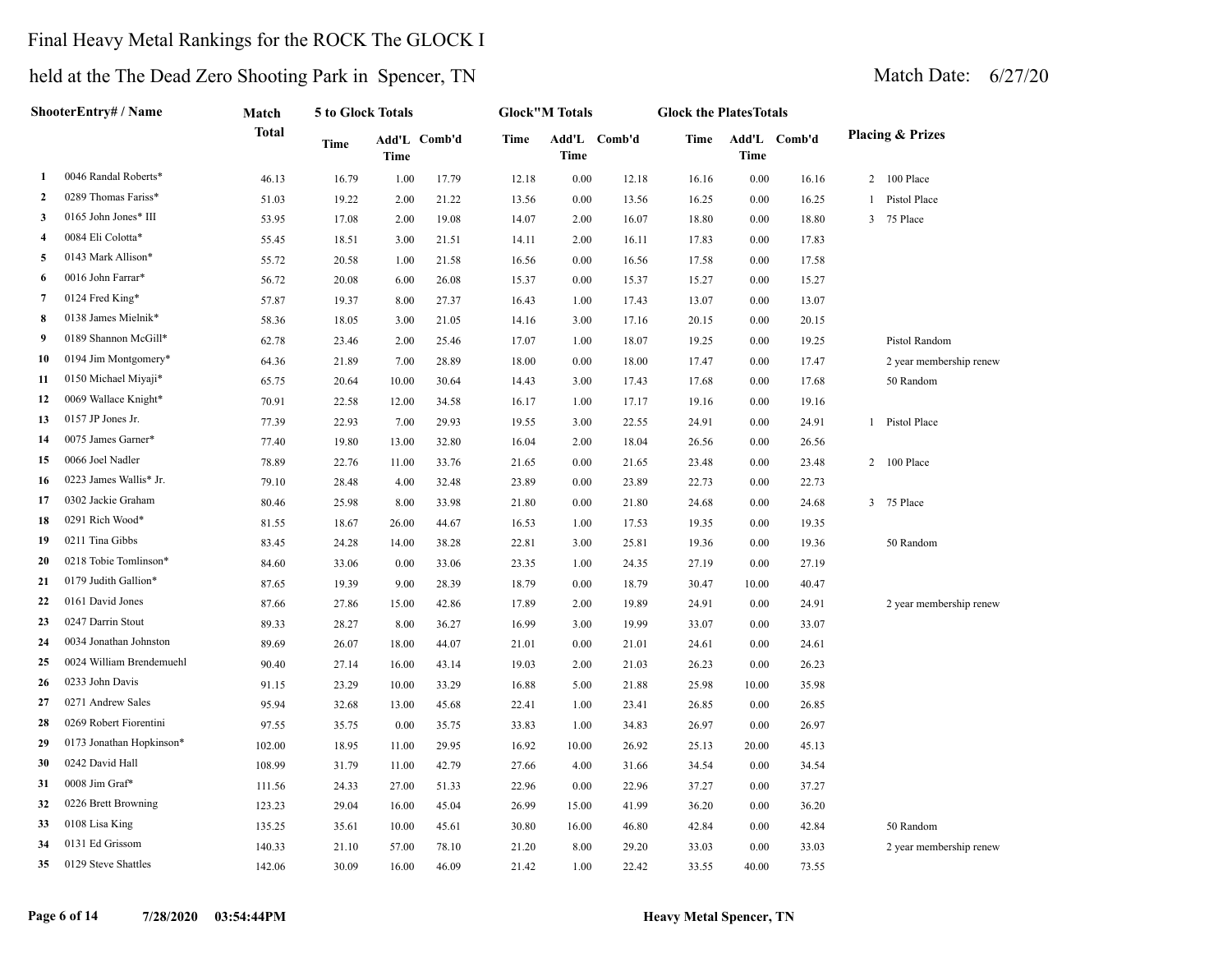|    | <b>ShooterEntry# / Name</b> | Match        | 5 to Glock Totals |        |              |        | <b>Glock</b> "M Totals |        | <b>Glock the Plates Totals</b> |               |        |                             |
|----|-----------------------------|--------------|-------------------|--------|--------------|--------|------------------------|--------|--------------------------------|---------------|--------|-----------------------------|
|    |                             | <b>Total</b> | Time              | Time   | Add'L Comb'd | Time   | Add'L<br>Time          | Comb'd | Time                           | Add'L<br>Time | Comb'd | <b>Placing &amp; Prizes</b> |
| 36 | 0106 Allen Darley           | 149.19       | 20.84             | 27.00  | 47.84        | 20.91  | 8.00                   | 28.91  | 42.44                          | 30.00         | 72.44  |                             |
| 37 | 0316 Joseph Mykytyn         | 200.66       | 32.14             | 19.00  | 51.14        | 30.27  | 3.00                   | 33.27  | 76.25                          | 40.00         | 116.25 |                             |
| 38 | 0054 Tab Choate             | 279.56       | 61.75             | 36.00  | 97.75        | 46.59  | 26.00                  | 72.59  | 89.22                          | 20.00         | 109.22 |                             |
| 39 | 0313 Samantha Entrekin      | 321.87       | 46.95             | 12.00  | 58.95        | 33.97  | 10.00                  | 43.97  | 88.95                          | 130.00        | 218.95 |                             |
| 40 | 0275 Jeffrey Lischka        | 359.43       | 28.24             | 171.00 | 199.24       | 25.35  | 36.00                  | 61.35  | 48.84                          | 50.00         | 98.84  |                             |
| 41 | 0235 Sean Rhodes            | 493.79       | 255.60            | 46.00  | 301.60       | 27.58  | 32.00                  | 59.58  | 52.61                          | 80.00         | 132.61 |                             |
| 42 | 0255 Spencer Goodson        | 1.286.03     | 299.97            | 300.00 | 599.97       | 299.97 | 270.00                 | 569.97 | 56.09                          | 60.00         | 116.09 |                             |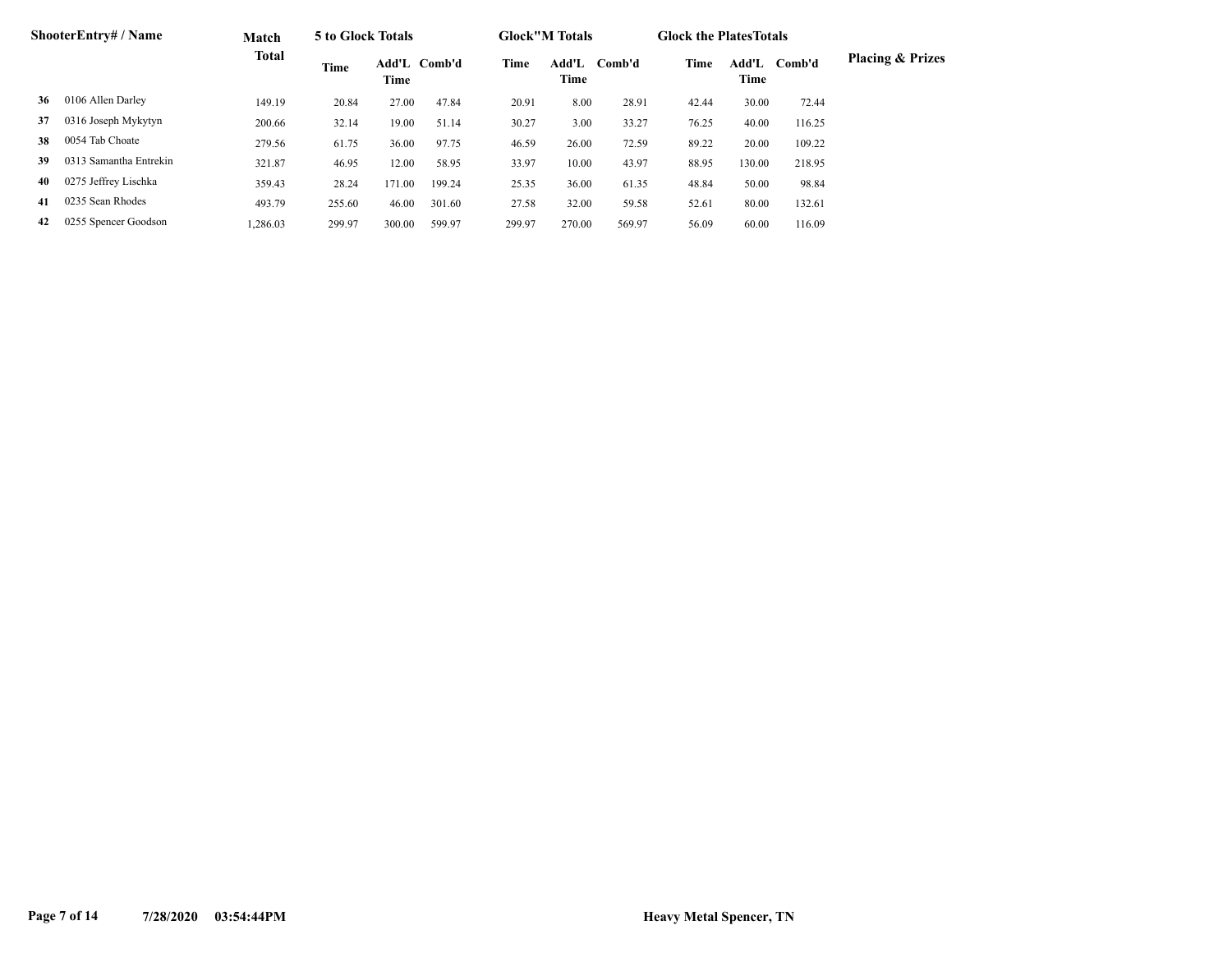## Final Major Sub Rankings for the ROCK The GLOCK I

|    | ShooterEntrv# / Name     | Match        | 5 to Glock Totals |       |              |             | <b>Glock</b> "M Totals |              | <b>Glock the PlatesTotals</b> |             |              |                |                             |
|----|--------------------------|--------------|-------------------|-------|--------------|-------------|------------------------|--------------|-------------------------------|-------------|--------------|----------------|-----------------------------|
|    |                          | <b>Total</b> | Time              | Time  | Add'L Comb'd | <b>Time</b> | <b>Time</b>            | Add'L Comb'd | <b>Time</b>                   | <b>Time</b> | Add'L Comb'd |                | <b>Placing &amp; Prizes</b> |
| 1  | 0285 Thomas Fariss*      | 39.14        | 11.32             | 2.00  | 13.32        | 8.70        | 0.00                   | 8.70         | 17.12                         | 0.00        | 17.12        | $\overline{2}$ | 100 Place                   |
| 2  | 0191 Jim Montgomery*     | 40.92        | 11.98             | 1.00  | 12.98        | 9.71        | 0.00                   | 9.71         | 18.23                         | 0.00        | 18.23        |                | Pistol Place                |
| 3  | 0120 Fred King*          | 41.42        | 12.03             | 3.00  | 15.03        | 12.18       | 0.00                   | 12.18        | 14.21                         | 0.00        | 14.21        |                |                             |
| 4  | 0042 Randal Roberts*     | 44.83        | 10.77             | 7.00  | 17.77        | 9.00        | 0.00                   | 9.00         | 18.06                         | 0.00        | 18.06        |                |                             |
| 5  | 0012 John Farrar*        | 50.35        | 12.16             | 0.00  | 12.16        | 10.42       | 0.00                   | 10.42        | 17.77                         | 10.00       | 27.77        |                |                             |
| 6  | 0068 Wallace Knight*     | 51.16        | 14.51             | 5.00  | 19.51        | 11.84       | 0.00                   | 11.84        | 19.81                         | 0.00        | 19.81        |                |                             |
| 7  | 0169 Jonathan Hopkinson* | 53.53        | 12.43             | 8.00  | 20.43        | 13.99       | 1.00                   | 14.99        | 18.11                         | 0.00        | 18.11        |                |                             |
| 8  | 0146 Michael Miyaji*     | 59.04        | 13.14             | 7.00  | 20.14        | 9.57        | 0.00                   | 9.57         | 19.33                         | 10.00       | 29.33        |                |                             |
| 9  | 0083 Eli Colotta*        | 61.13        | 10.80             | 6.00  | 16.80        | 10.40       | 1.00                   | 11.40        | 22.93                         | 10.00       | 32.93        |                |                             |
| 10 | 0064 Joel Nadler         | 61.65        | 14.86             | 5.00  | 19.86        | 14.38       | 1.00                   | 15.38        | 26.41                         | 0.00        | 26.41        |                | 100 Place                   |
| 11 | 0071 James Garner*       | 63.37        | 13.43             | 1.00  | 14.43        | 10.91       | 0.00                   | 10.91        | 18.03                         | 20.00       | 38.03        |                |                             |
| 12 | 0210 Tina Gibbs          | 66.53        | 20.40             | 0.00  | 20.40        | 16.44       | 0.00                   | 16.44        | 19.69                         | 10.00       | 29.69        | $\overline{2}$ | 75 Place                    |
| 13 | 0217 Tobie Tomlinson*    | 68.41        | 21.29             | 0.00  | 21.29        | 16.20       | 0.00                   | 16.20        | 30.92                         | 0.00        | 30.92        |                |                             |
| 14 | 0220 James Wallis* Jr.   | 70.11        | 17.95             | 9.00  | 26.95        | 16.61       | 1.00                   | 17.61        | 25.55                         | 0.00        | 25.55        |                |                             |
| 15 | 0187 Shannon McGill*     | 75.31        | 14.43             | 15.00 | 29.43        | 14.80       | 1.00                   | 15.80        | 30.08                         | 0.00        | 30.08        |                |                             |
| 16 | 0155 JP Jones Jr.        | 79.72        | 16.32             | 4.00  | 20.32        | 14.63       | 0.00                   | 14.63        | 24.77                         | 20.00       | 44.77        | 3              | Etool Place                 |
| 17 | 0175 Judith Gallion*     | 82.57        | 14.51             | 3.00  | 17.51        | 14.43       | 0.00                   | 14.43        | 30.63                         | 20.00       | 50.63        |                | 50 Random                   |
| 18 | 0004 Jim Graf*           | 89.16        | 13.61             | 19.00 | 32.61        | 12.89       | 4.00                   | 16.89        | 29.66                         | 10.00       | 39.66        |                |                             |
| 19 | 0280 Jackie Graham       | 92.62        | 15.66             | 7.00  | 22.66        | 14.65       | 0.00                   | 14.65        | 25.31                         | 30.00       | 55.31        |                |                             |
| 20 | 0207 Rick Gibbs          | 96.37        | 15.48             | 2.00  | 17.48        | 12.16       | 1.00                   | 13.16        | 25.73                         | 40.00       | 65.73        |                |                             |
| 21 | 0312 Samantha Entrekin   | 289.67       | 23.06             | 34.00 | 57.06        | 27.43       | 12.00                  | 39.43        | 63.18                         | 130.00      | 193.18       |                |                             |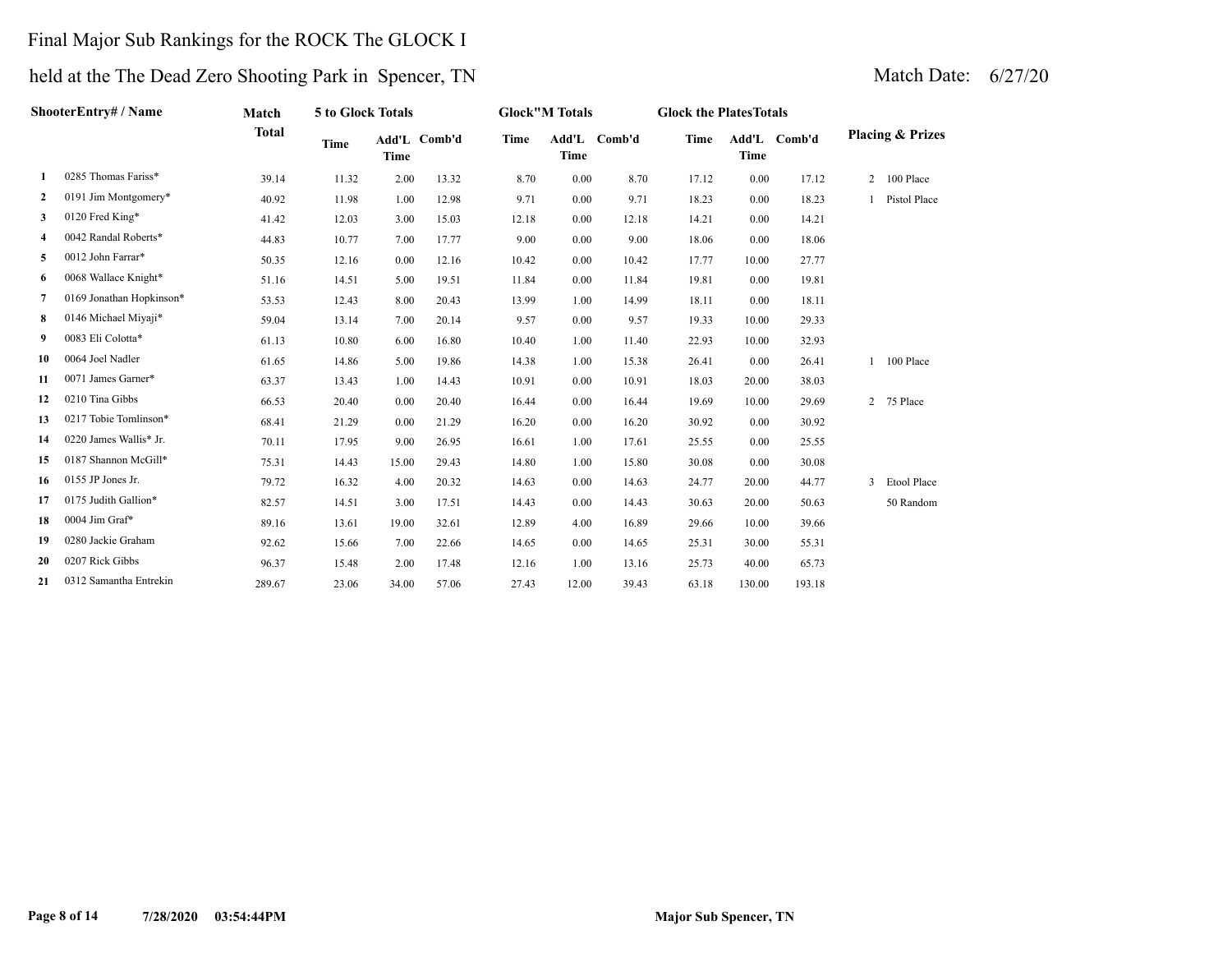## Final Master Stock Rankings for the ROCK The GLOCK I

| ShooterEntry# / Name     | Match        | 5 to Glock Totals |             |       | <b>Glock"M Totals</b>         |                      |       | <b>Glock the PlatesTotals</b>                                                                                                                                                           |             |       |                                                                                                                                                                                      |                             |
|--------------------------|--------------|-------------------|-------------|-------|-------------------------------|----------------------|-------|-----------------------------------------------------------------------------------------------------------------------------------------------------------------------------------------|-------------|-------|--------------------------------------------------------------------------------------------------------------------------------------------------------------------------------------|-----------------------------|
|                          | <b>Total</b> | <b>Time</b>       | <b>Time</b> |       | <b>Time</b>                   | Add'L<br><b>Time</b> |       | Time                                                                                                                                                                                    | <b>Time</b> |       |                                                                                                                                                                                      | <b>Placing &amp; Prizes</b> |
| 0203 Andrea Boone*       | 36.27        | 15.36             | 0.00        | 15.36 | 10.62                         |                      | 11.62 | 9.29                                                                                                                                                                                    |             | 9.29  | $\overline{2}$                                                                                                                                                                       | 100 Place                   |
| 0102 Tony Boone*         | 41.56        | 16.17             | 2.00        | 18.17 | 11.32                         |                      | 11.32 | 12.07                                                                                                                                                                                   |             | 12.07 |                                                                                                                                                                                      | Pistol Place                |
| 0045 Randal Roberts*     | 48.41        | 16.14             | 4.00        | 20.14 | 10.43                         |                      | 11.43 | 16.84                                                                                                                                                                                   |             | 16.84 | 3                                                                                                                                                                                    | 75 Place                    |
| 0137 James Mielnik*      | 50.86        | 17.30             | 3.00        | 20.30 | 13.15                         |                      | 14.15 | 16.41                                                                                                                                                                                   |             | 16.41 |                                                                                                                                                                                      |                             |
| 0288 Thomas Fariss*      | 51.28        | 16.60             |             | 21.60 | 13.27                         |                      | 14.27 | 15.41                                                                                                                                                                                   |             | 15.41 |                                                                                                                                                                                      |                             |
| 0123 Fred King*          | 52.37        | 17.96             | 4.00        | 21.96 | 13.92                         |                      | 17.92 | 12.49                                                                                                                                                                                   |             | 12.49 |                                                                                                                                                                                      | Pistol Random               |
| 0015 John Farrar*        | 52.48        | 19.21             | 1.00        | 20.21 | 16.01                         |                      | 17.01 | 15.26                                                                                                                                                                                   |             | 15.26 |                                                                                                                                                                                      | 50 Random                   |
| 0149 Michael Miyaji*     | 53.50        | 16.30             | 5.00        | 21.30 | 13.85                         |                      | 15.85 | 16.35                                                                                                                                                                                   |             | 16.35 |                                                                                                                                                                                      |                             |
| 0142 Mark Allison*       | 54.04        | 18.88             | 6.00        | 24.88 | 14.39                         |                      | 14.39 | 14.77                                                                                                                                                                                   |             | 14.77 |                                                                                                                                                                                      |                             |
| 0261 Joseph Boehlert*    | 55.14        | 18.70             | 6.00        | 24.70 | 14.46                         |                      | 15.46 | 14.98                                                                                                                                                                                   |             | 14.98 |                                                                                                                                                                                      |                             |
| 0193 Jim Montgomery*     | 56.88        | 22.75             | 2.00        | 24.75 | 15.56                         |                      | 15.56 | 16.57                                                                                                                                                                                   |             | 16.57 |                                                                                                                                                                                      |                             |
| 0172 Jonathan Hopkinson* | 62.45        | 17.54             | 11.00       | 28.54 | 16.32                         |                      | 16.32 | 17.59                                                                                                                                                                                   |             | 17.59 |                                                                                                                                                                                      |                             |
| 0074 James Garner*       | 65.08        | 16.95             | 12.00       | 28.95 | 15.14                         |                      | 21.14 | 14.99                                                                                                                                                                                   |             | 14.99 |                                                                                                                                                                                      |                             |
| 0228 Steven Degerick*    | 66.57        | 20.32             | 12.00       | 32.32 | 15.54                         |                      | 16.54 | 17.71                                                                                                                                                                                   |             | 17.71 |                                                                                                                                                                                      |                             |
| 0178 Judith Gallion*     | 74.48        | 20.03             | 13.00       | 33.03 | 13.52                         |                      | 27.52 | 13.93                                                                                                                                                                                   |             | 13.93 |                                                                                                                                                                                      | 50 Random                   |
| 0319 Patrick O'Malley*   | 80.17        | 28.87             | 7.00        | 35.87 | 23.59                         |                      | 24.59 | 19.71                                                                                                                                                                                   |             | 19.71 |                                                                                                                                                                                      |                             |
| 0290 Rich Wood*          | 83.80        | 19.02             | 20.00       | 39.02 | 19.12                         |                      | 26.12 | 18.66                                                                                                                                                                                   |             | 18.66 |                                                                                                                                                                                      |                             |
| 0267 Donald Williamson   | 87.51        | 21.46             | 30.00       | 51.46 | 18.82                         |                      | 18.82 | 17.23                                                                                                                                                                                   |             | 17.23 |                                                                                                                                                                                      |                             |
| $0007$ Jim Graf*         | 87.59        | 19.67             | 21.00       | 40.67 | 14.50                         |                      | 21.50 | 25.42                                                                                                                                                                                   |             | 25.42 |                                                                                                                                                                                      |                             |
| 0188 Shannon McGill*     | 88.47        | 23.94             | 22.00       | 45.94 | 16.86                         |                      | 20.86 | 21.67                                                                                                                                                                                   |             | 21.67 |                                                                                                                                                                                      |                             |
| 0281 James Wallis* Jr.   | 88.52        | 31.91             | 6.00        | 37.91 | 28.39                         |                      | 28.39 | 22.22                                                                                                                                                                                   |             | 22.22 |                                                                                                                                                                                      |                             |
| 0315 Joseph Mykytyn      | 130.08       | 35.02             |             | 54.02 | 29.50                         |                      | 30.50 | 45.56                                                                                                                                                                                   | 0.00        | 45.56 |                                                                                                                                                                                      |                             |
|                          |              |                   |             |       | Add'L Comb'd<br>5.00<br>19.00 |                      |       | Comb'd<br>1.00<br>0.00<br>1.00<br>1.00<br>1.00<br>4.00<br>1.00<br>2.00<br>0.00<br>1.00<br>0.00<br>0.00<br>6.00<br>1.00<br>14.00<br>1.00<br>7.00<br>0.00<br>7.00<br>4.00<br>0.00<br>1.00 |             |       | Add'L Comb'd<br>0.00<br>0.00<br>0.00<br>0.00<br>0.00<br>0.00<br>0.00<br>0.00<br>0.00<br>0.00<br>0.00<br>0.00<br>0.00<br>0.00<br>0.00<br>0.00<br>0.00<br>0.00<br>0.00<br>0.00<br>0.00 |                             |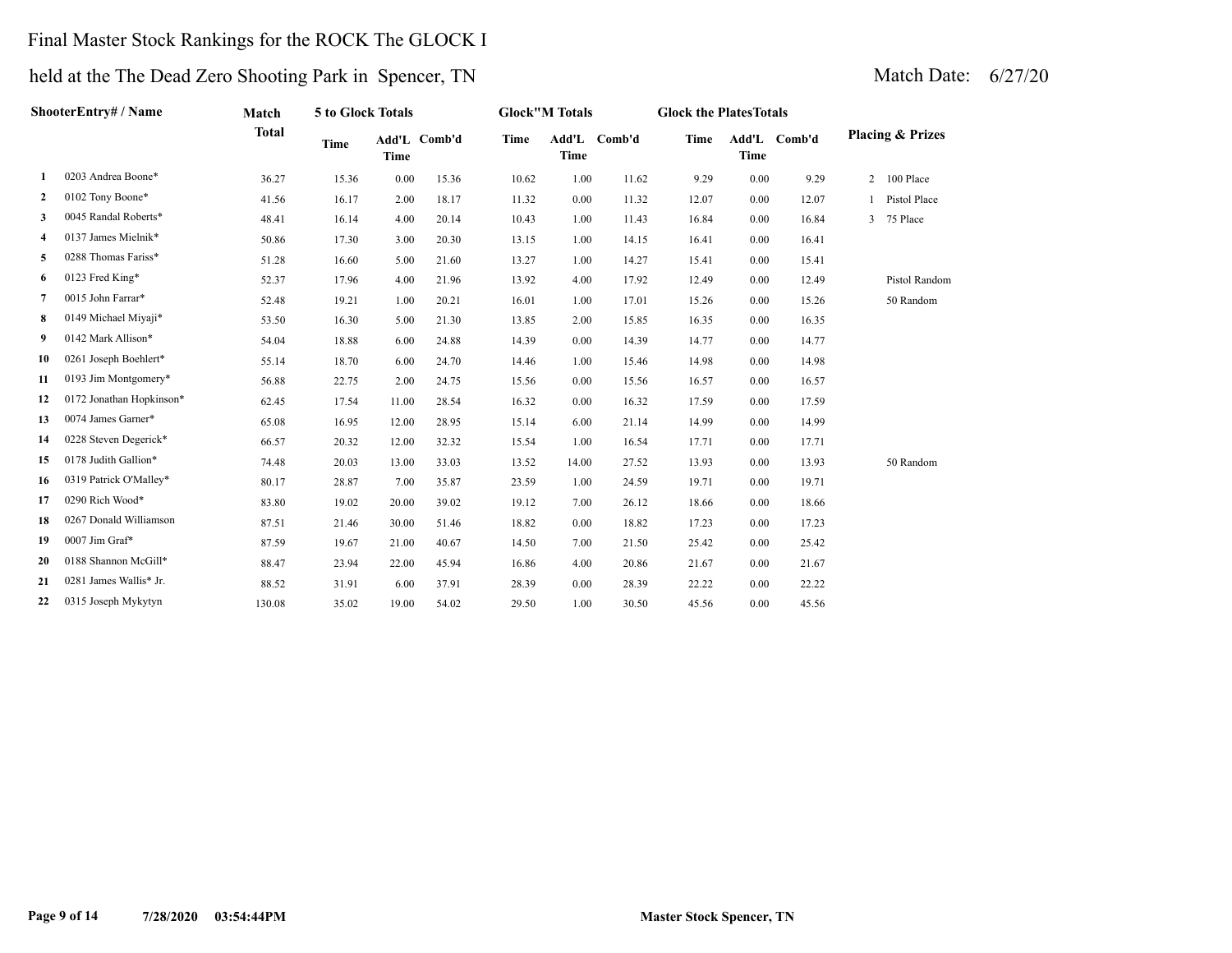## Final SubCompact Rankings for the ROCK The GLOCK I

| ShooterEntry# / Name |                           | Match        | 5 to Glock Totals |       |              | <b>Glock"M Totals</b> |             |              | <b>Glock the PlatesTotals</b> |             |              |  |                             |
|----------------------|---------------------------|--------------|-------------------|-------|--------------|-----------------------|-------------|--------------|-------------------------------|-------------|--------------|--|-----------------------------|
|                      |                           | <b>Total</b> | Time              | Time  | Add'L Comb'd | Time                  | <b>Time</b> | Add'L Comb'd | Time                          | <b>Time</b> | Add'L Comb'd |  | <b>Placing &amp; Prizes</b> |
| 1                    | 0099 Tony Boone*          | 39.69        | 16.57             | 0.00  | 16.57        | 11.59                 | $0.00\,$    | 11.59        | 11.53                         | 0.00        | 11.53        |  | 2 100 Place                 |
| 2                    | 0119 Fred King*           | 47.79        | 16.78             | 4.00  | 20.78        | 13.58                 | 0.00        | 13.58        | 13.43                         | 0.00        | 13.43        |  | 3 75 Place                  |
| 3                    | 0041 Randal Roberts*      | 48.95        | 16.72             | 1.00  | 17.72        | 13.14                 | 1.00        | 14.14        | 17.09                         | 0.00        | 17.09        |  |                             |
| 4                    | 0134 James Mielnik*       | 50.98        | 18.26             | 2.00  | 20.26        | 13.68                 | 1.00        | 14.68        | 16.04                         | 0.00        | 16.04        |  | 1 Pistol Place              |
| 5                    | 0284 Thomas Fariss*       | 51.09        | 19.79             | 4.00  | 23.79        | 12.53                 | 1.00        | 13.53        | 13.77                         | 0.00        | 13.77        |  |                             |
| 6                    | 0162 John Jones* III      | 52.65        | 17.69             | 4.00  | 21.69        | 15.14                 | 0.00        | 15.14        | 15.82                         | 0.00        | 15.82        |  |                             |
| 7                    | 0082 Eli Colotta*         | 53.21        | 17.91             | 2.00  | 19.91        | 13.82                 | 3.00        | 16.82        | 16.48                         | 0.00        | 16.48        |  | 50 Random                   |
| 8                    | 0168 Jonathan Hopkinson*  | 57.47        | 18.09             | 6.00  | 24.09        | 13.22                 | 2.00        | 15.22        | 18.16                         | 0.00        | 18.16        |  |                             |
| 9                    | 0190 Jim Montgomery*      | 58.92        | 21.52             | 5.00  | 26.52        | 13.85                 | 3.00        | 16.85        | 15.55                         | 0.00        | 15.55        |  |                             |
| 10                   | 0067 Wallace Knight*      | 60.65        | 21.95             | 7.00  | 28.95        | 16.08                 | 0.00        | 16.08        | 15.62                         | 0.00        | 15.62        |  |                             |
| 11                   | 0011 John Farrar*         | 60.80        | 19.22             | 7.00  | 26.22        | 15.62                 | 1.00        | 16.62        | 17.96                         | 0.00        | 17.96        |  |                             |
| 12                   | 0145 Michael Miyaji*      | 69.94        | 19.03             | 11.00 | 30.03        | 15.17                 | 7.00        | 22.17        | 17.74                         | 0.00        | 17.74        |  |                             |
| 13                   | 0018 Tom Schneider        | 73.73        | 28.06             | 3.00  | 31.06        | 20.62                 | 1.00        | 21.62        | 21.05                         | 0.00        | 21.05        |  | 1 Pistol Place              |
| 14                   | 0063 Joel Nadler          | 74.35        | 25.35             | 3.00  | 28.35        | 20.82                 | 0.00        | 20.82        | 25.18                         | 0.00        | 25.18        |  | 2 Etool Place               |
| 15                   | 0070 James Garner*        | 74.63        | 19.54             | 6.00  | 25.54        | 17.35                 | 3.00        | 20.35        | 18.74                         | 10.00       | 28.74        |  |                             |
| 16                   | 0174 Judith Gallion*      | 78.32        | 19.97             | 21.00 | 40.97        | 17.22                 | 0.00        | 17.22        | 20.13                         | 0.00        | 20.13        |  |                             |
| 17                   | 0272 Robert Greenage      | 79.09        | 25.41             | 13.00 | 38.41        | 18.46                 | 1.00        | 19.46        | 21.22                         | 0.00        | 21.22        |  | 3 Knife Place               |
| 18                   | 0216 Tobie Tomlinson*     | 79.31        | 26.90             | 0.00  | 26.90        | 23.51                 | 5.00        | 28.51        | 23.90                         | 0.00        | 23.90        |  | 50 Random                   |
| 19                   | 0180 Gary Gallion*        | 80.24        | 18.97             | 22.00 | 40.97        | 19.23                 | 1.00        | 20.23        | 19.04                         | 0.00        | 19.04        |  |                             |
| 20                   | 0219 James Wallis* Jr.    | 83.26        | 30.28             | 5.00  | 35.28        | 21.03                 | 0.00        | 21.03        | 26.95                         | 0.00        | 26.95        |  |                             |
| 21                   | 0209 Tina Gibbs           | 86.31        | 22.76             | 19.00 | 41.76        | 19.61                 | 4.00        | 23.61        | 20.94                         | 0.00        | 20.94        |  |                             |
| 22                   | 0003 Jim Graf*            | 90.72        | 23.43             | 9.00  | 32.43        | 20.15                 | 4.00        | 24.15        | 34.14                         | 0.00        | 34.14        |  |                             |
| 23                   | 0317 Patrick O'Malley*    | 92.40        | 26.09             | 20.00 | 46.09        | 22.79                 | 0.00        | 22.79        | 23.52                         | 0.00        | 23.52        |  |                             |
| 24                   | 0257 Matthew Wheeler      | 96.06        | 20.92             | 18.00 | 38.92        | 15.88                 | 21.00       | 36.88        | 20.26                         | 0.00        | 20.26        |  |                             |
| 25                   | 0059 Meghan Lowery        | 103.93       | 29.75             | 29.00 | 58.75        | 21.04                 | 2.00        | 23.04        | 22.14                         | 0.00        | 22.14        |  | 50 Random                   |
| 26                   | 0097 David McCurley       | 107.79       | 33.85             | 12.00 | 45.85        | 25.08                 | 0.00        | 25.08        | 36.86                         | 0.00        | 36.86        |  |                             |
| 27                   | 0292 Thomas Mansfield Jr. | 121.52       | 29.41             | 16.00 | 45.41        | 23.09                 | 0.00        | 23.09        | 33.02                         | 20.00       | 53.02        |  |                             |
| 28                   | 0110 Jamie Sue Sloan      | 148.11       | 31.12             | 44.00 | 75.12        | 28.69                 | 2.00        | 30.69        | 42.30                         | 0.00        | 42.30        |  |                             |
| 29                   | 0196 Kenneth Kerr         | 197.12       | 36.91             | 25.00 | 61.91        | 33.14                 | 4.00        | 37.14        | 58.07                         | 40.00       | 98.07        |  | Pistol Random               |
| 30                   | 0304 Steve Chaires        | 198.34       | 34.41             | 28.00 | 62.41        | 31.17                 | 22.00       | 53.17        | 52.76                         | 30.00       | 82.76        |  |                             |
| 31                   | 0036 Rodney Thompson      | 285.10       | 52.58             | 31.00 | 83.58        | 52.53                 | 18.00       | 70.53        | 130.99                        | 0.00        | 130.99       |  |                             |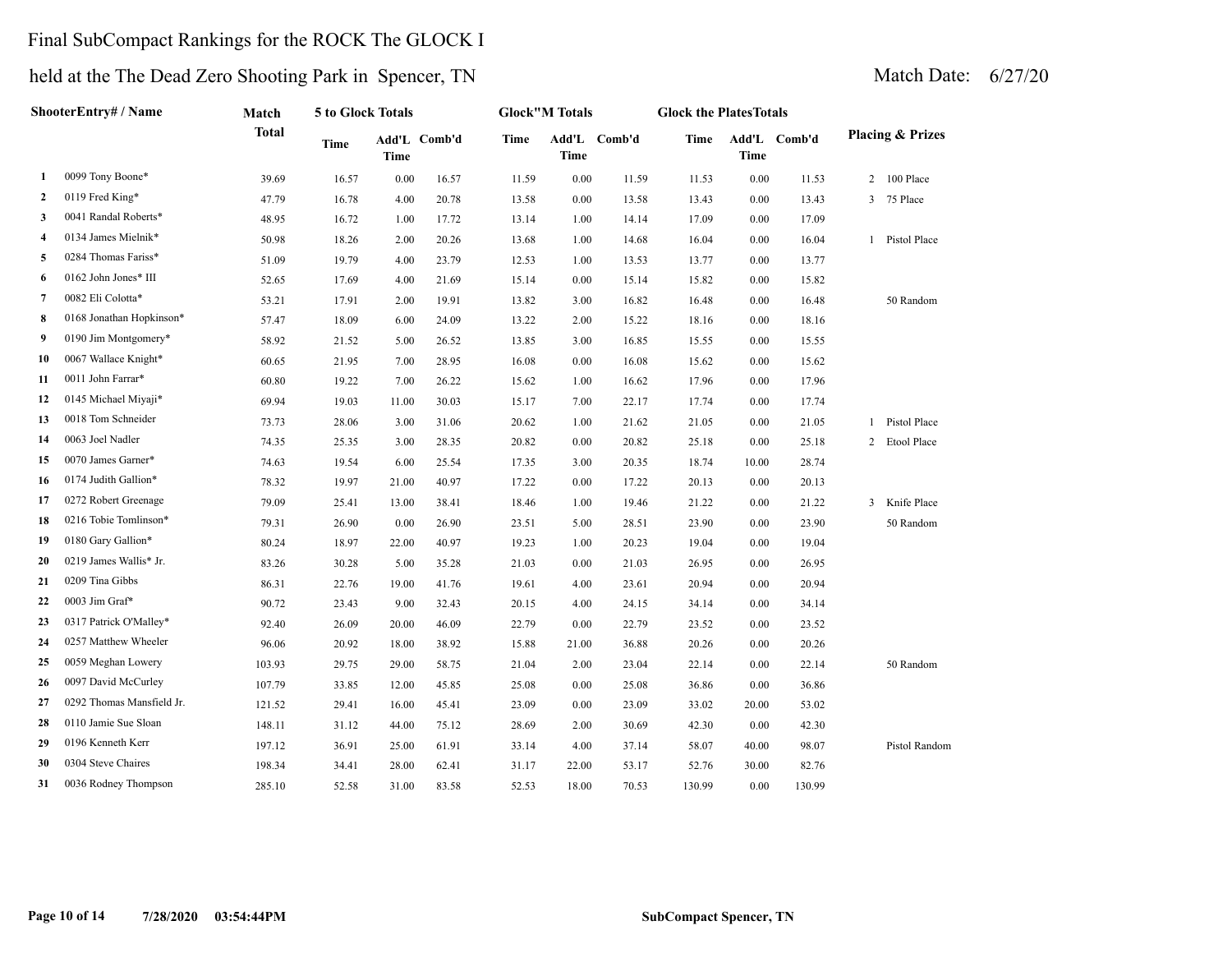## Final Unlimited Rankings for the ROCK The GLOCK I

| ShooterEntry# / Name |                           | Match        | 5 to Glock Totals |             |              | <b>Glock"M Totals</b> |          |              | <b>Glock the PlatesTotals</b> |          |              |                             |  |  |
|----------------------|---------------------------|--------------|-------------------|-------------|--------------|-----------------------|----------|--------------|-------------------------------|----------|--------------|-----------------------------|--|--|
|                      |                           | <b>Total</b> | Time              | <b>Time</b> | Add'L Comb'd | <b>Time</b>           | Time     | Add'L Comb'd | Time                          | Time     | Add'L Comb'd | <b>Placing &amp; Prizes</b> |  |  |
| 1                    | 0101 Tony Boone*          | 36.74        | 15.31             | 1.00        | 16.31        | 9.86                  | $0.00\,$ | 9.86         | 10.57                         | 0.00     | 10.57        | 2 100 Place                 |  |  |
| 2                    | 0202 Andrea Boone*        | 37.96        | 15.23             | 2.00        | 17.23        | 10.45                 | 0.00     | 10.45        | 10.28                         | 0.00     | 10.28        | 75 Place<br>3               |  |  |
| 3                    | 0044 Randal Roberts*      | 43.21        | 14.35             | 4.00        | 18.35        | 10.49                 | 1.00     | 11.49        | 13.37                         | 0.00     | 13.37        | 1 Pistol Place              |  |  |
| 4                    | 0287 Thomas Fariss*       | 45.31        | 16.94             | 4.00        | 20.94        | 13.47                 | 0.00     | 13.47        | 10.90                         | 0.00     | 10.90        |                             |  |  |
| 5                    | 0122 Fred King*           | 47.61        | 16.63             | 2.00        | 18.63        | 12.67                 | 2.00     | 14.67        | 14.31                         | 0.00     | 14.31        |                             |  |  |
| 6                    | 0136 James Mielnik*       | 47.64        | 17.42             | 1.00        | 18.42        | 14.51                 | 0.00     | 14.51        | 14.71                         | 0.00     | 14.71        |                             |  |  |
| 7                    | 0164 John Jones* III      | 47.89        | 16.51             | 2.00        | 18.51        | 13.86                 | 0.00     | 13.86        | 15.52                         | 0.00     | 15.52        | 2 year membership renew     |  |  |
| 8                    | 0260 Joseph Boehlert*     | 48.86        | 16.25             | 1.00        | 17.25        | 12.80                 | 4.00     | 16.80        | 14.81                         | 0.00     | 14.81        |                             |  |  |
| 9                    | 0014 John Farrar*         | 49.75        | 18.28             | 2.00        | 20.28        | 15.06                 | 0.00     | 15.06        | 14.41                         | 0.00     | 14.41        |                             |  |  |
| 10                   | 0245 Will McIntosh        | 50.38        | 19.44             | 1.00        | 20.44        | 15.69                 | 0.00     | 15.69        | 14.25                         | 0.00     | 14.25        | 1 Pistol Place              |  |  |
| 11                   | 0040 Mark Werner          | 55.80        | 20.38             | 1.00        | 21.38        | 16.72                 | 0.00     | 16.72        | 17.70                         | 0.00     | 17.70        | 2 100 Place                 |  |  |
| 12                   | 0133 Roger Read*          | 56.39        | 14.65             | 9.00        | 23.65        | 10.21                 | 7.00     | 17.21        | 15.53                         | 0.00     | 15.53        |                             |  |  |
| 13                   | 0160 David Jones          | 57.34        | 21.42             | 3.00        | 24.42        | 15.73                 | 3.00     | 18.73        | 14.19                         | 0.00     | 14.19        | 3 75 Place                  |  |  |
| 14                   | 0177 Judith Gallion*      | 57.36        | 16.25             | 10.00       | 26.25        | 13.54                 | 1.00     | 14.54        | 16.57                         | 0.00     | 16.57        |                             |  |  |
| 15                   | 0171 Jonathan Hopkinson*  | 57.81        | 19.00             | 7.00        | 26.00        | 13.86                 | 1.00     | 14.86        | 16.95                         | 0.00     | 16.95        | 50 Random                   |  |  |
| 16                   | 0033 Jonathan Johnston    | 58.40        | 22.36             | 1.00        | 23.36        | 17.59                 | 0.00     | 17.59        | 17.45                         | 0.00     | 17.45        |                             |  |  |
| 17                   | 0073 James Garner*        | 58.58        | 14.51             | 12.00       | 26.51        | 14.20                 | 1.00     | 15.20        | 16.87                         | 0.00     | 16.87        |                             |  |  |
| 18                   | 0156 JP Jones Jr.         | 58.66        | 21.91             | 1.00        | 22.91        | 18.82                 | 0.00     | 18.82        | 16.93                         | $0.00\,$ | 16.93        |                             |  |  |
| 19                   | 0148 Michael Miyaji*      | 62.74        | 17.60             | 10.00       | 27.60        | 14.77                 | 4.00     | 18.77        | 16.37                         | 0.00     | 16.37        |                             |  |  |
| 20                   | 0020 Tom Schneider        | 63.53        | 25.03             | 1.00        | 26.03        | 19.30                 | 0.00     | 19.30        | 18.20                         | 0.00     | 18.20        |                             |  |  |
| 21                   | 0208 Rick Gibbs           | 66.14        | 23.15             | 5.00        | 28.15        | 16.60                 | 1.00     | 17.60        | 20.39                         | 0.00     | 20.39        |                             |  |  |
| 22                   | 0065 Joel Nadler          | 68.68        | 23.36             | 5.00        | 28.36        | 19.95                 | 0.00     | 19.95        | 20.37                         | 0.00     | 20.37        |                             |  |  |
| 23                   | 0061 Meghan Lowery        | 69.91        | 28.06             | 2.00        | 30.06        | 19.94                 | 1.00     | 20.94        | 18.91                         | 0.00     | 18.91        |                             |  |  |
| 24                   | 0263 James Bridgman       | 70.26        | 25.64             | 5.00        | 30.64        | 20.26                 | 1.00     | 21.26        | 18.36                         | 0.00     | 18.36        |                             |  |  |
| 25                   | 0186 Charles Matthews Jr. | 70.45        | 24.32             | 4.00        | 28.32        | 19.46                 | 1.00     | 20.46        | 21.67                         | 0.00     | 21.67        |                             |  |  |
| 26                   | 0022 David Williams*      | 71.71        | 24.86             | 11.00       | 35.86        | 15.37                 | 2.00     | 17.37        | 18.48                         | 0.00     | 18.48        | 50 Random                   |  |  |
| 27                   | 0273 Robert Greenage      | 72.86        | 26.10             | 3.00        | 29.10        | 19.04                 | 1.00     | 20.04        | 23.72                         | 0.00     | 23.72        | 2 year membership renew     |  |  |
| 28                   | 0118 Camille Brown        | 73.90        | 20.30             | 12.00       | 32.30        | 16.03                 | 8.00     | 24.03        | 17.57                         | 0.00     | 17.57        |                             |  |  |
| 29                   | 0113 Jeff Robinson        | 74.12        | 27.65             | 0.00        | 27.65        | 21.61                 | 0.00     | 21.61        | 24.86                         | 0.00     | 24.86        | 2 year membership renew     |  |  |
| 30                   | 0181 Gary Gallion*        | 75.94        | 20.49             | 19.00       | 39.49        | 17.79                 | 1.00     | 18.79        | 17.66                         | 0.00     | 17.66        | 50 Random                   |  |  |
| 31                   | 0222 James Wallis* Jr.    | 80.19        | 28.72             | 3.00        | 31.72        | 25.15                 | 1.00     | 26.15        | 22.32                         | 0.00     | 22.32        |                             |  |  |
| 32                   | 0225 Brett Browning       | 80.46        | 29.11             | 2.00        | 31.11        | 23.91                 | 0.00     | 23.91        | 25.44                         | $0.00\,$ | 25.44        | 50 Random                   |  |  |
| 33                   | 0153 Thad Burton          | 80.70        | 24.20             | 9.00        | 33.20        | 22.88                 | 0.00     | 22.88        | 24.62                         | 0.00     | 24.62        |                             |  |  |
| 34                   | 0006 Jim Graf*            | 82.42        | 19.54             | 17.00       | 36.54        | 21.68                 | 2.00     | 23.68        | 22.20                         | 0.00     | 22.20        |                             |  |  |
| 35                   | 0183 Matthew Pittenger    | 87.86        | 34.63             | 3.00        | 37.63        | 23.33                 | 2.00     | 25.33        | 24.90                         | 0.00     | 24.90        |                             |  |  |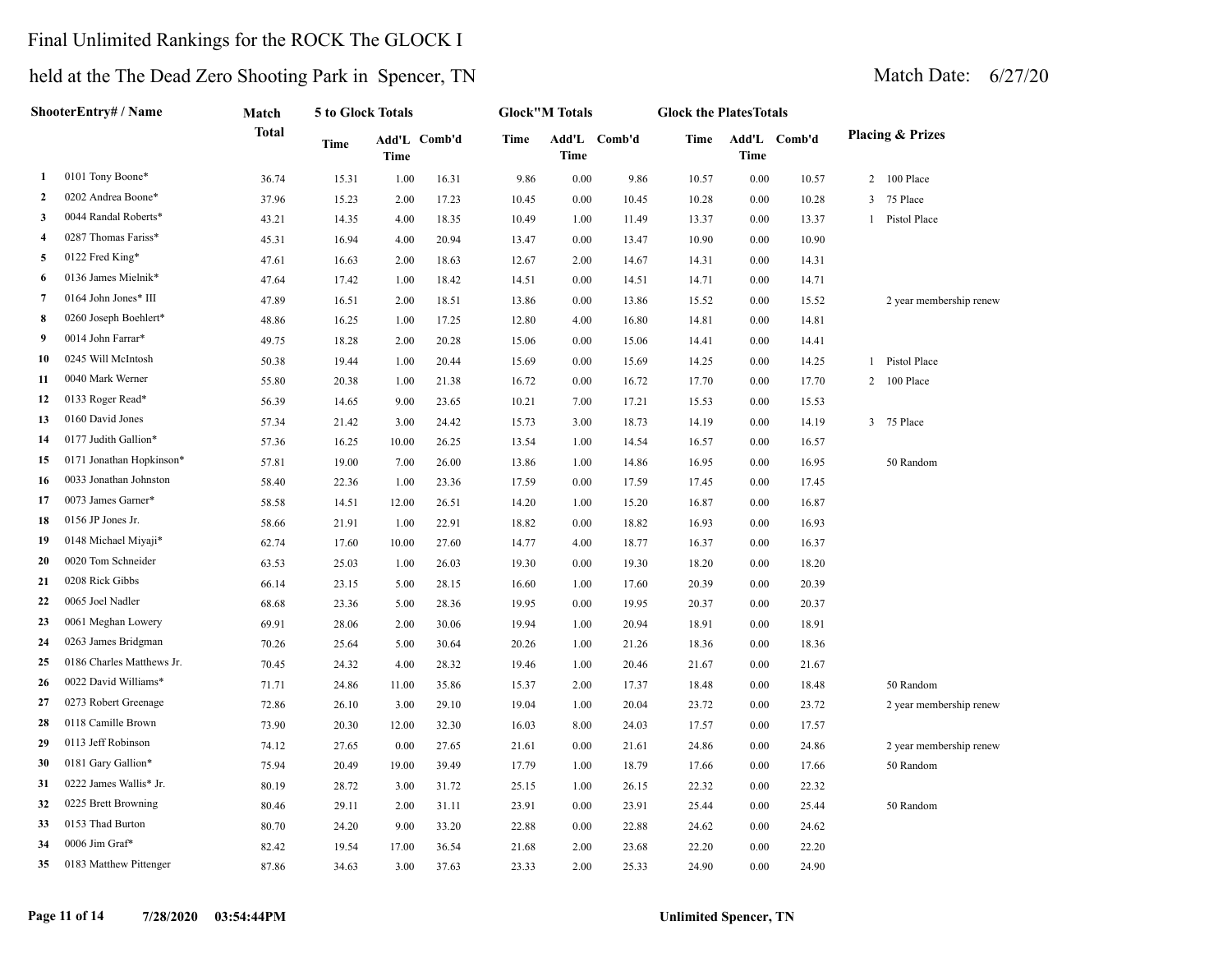| ShooterEntry# / Name |                           | Match        | 5 to Glock Totals |       |              |       | <b>Glock</b> "M Totals |        |       | <b>Glock the Plates Totals</b> |        |                             |
|----------------------|---------------------------|--------------|-------------------|-------|--------------|-------|------------------------|--------|-------|--------------------------------|--------|-----------------------------|
|                      |                           | <b>Total</b> | Time              | Time  | Add'L Comb'd | Time  | Add'L<br>Time          | Comb'd | Time  | Add'L<br>Time                  | Comb'd | <b>Placing &amp; Prizes</b> |
| 36                   | 0294 Thomas Mansfield Jr. | 91.62        | 26.03             | 4.00  | 30.03        | 22.08 | 0.00                   | 22.08  | 29.51 | 10.00                          | 39.51  |                             |
| 37                   | 0098 David McCurley       | 99.08        | 25.65             | 18.00 | 43.65        | 25.28 | 2.00                   | 27.28  | 28.15 | 0.00                           | 28.15  |                             |
| 38                   | 0295 Woody Geisler        | 107.19       | 25.48             | 17.00 | 42.48        | 28.10 | 7.00                   | 35.10  | 29.61 | 0.00                           | 29.61  | 50 Random                   |
| 39                   | 0249 Douglas Klein        | 109.49       | 40.69             | 4.00  | 44.69        | 32.06 | 0.00                   | 32.06  | 32.74 | $0.00\,$                       | 32.74  |                             |
| 40                   | 0253 Dennis Klein         | 116.71       | 33.92             | 9.00  | 42.92        | 26.18 | 9.00                   | 35.18  | 38.61 | 0.00                           | 38.61  |                             |
| 41                   | 0002 David Goodrich       | 119.14       | 24.49             | 18.00 | 42.49        | 20.85 | 8.00                   | 28.85  | 27.80 | 20.00                          | 47.80  |                             |
| 42                   | 0158 Tingting Li          | 120.68       | 29.48             | 32.00 | 61.48        | 17.93 | 16.00                  | 33.93  | 25.27 | 0.00                           | 25.27  |                             |
| 43                   | 0198 Kenneth Kerr         | 125.04       | 37.21             | 14.00 | 51.21        | 31.12 | 1.00                   | 32.12  | 41.71 | 0.00                           | 41.71  |                             |
| 44                   | 0107 Lisa King            | 135.89       | 37.50             | 28.00 | 65.50        | 33.50 | 1.00                   | 34.50  | 35.89 | 0.00                           | 35.89  |                             |
| 45                   | 0310 John Estridge        | 141.33       | 35.00             | 28.00 | 63.00        | 28.66 | 15.00                  | 43.66  | 34.67 | 0.00                           | 34.67  |                             |
| 46                   | 0214 Nathan Kerr          | 315.00       | 206.71            | 20.00 | 226.71       | 38.04 | 15.00                  | 53.04  | 35.25 | 0.00                           | 35.25  |                             |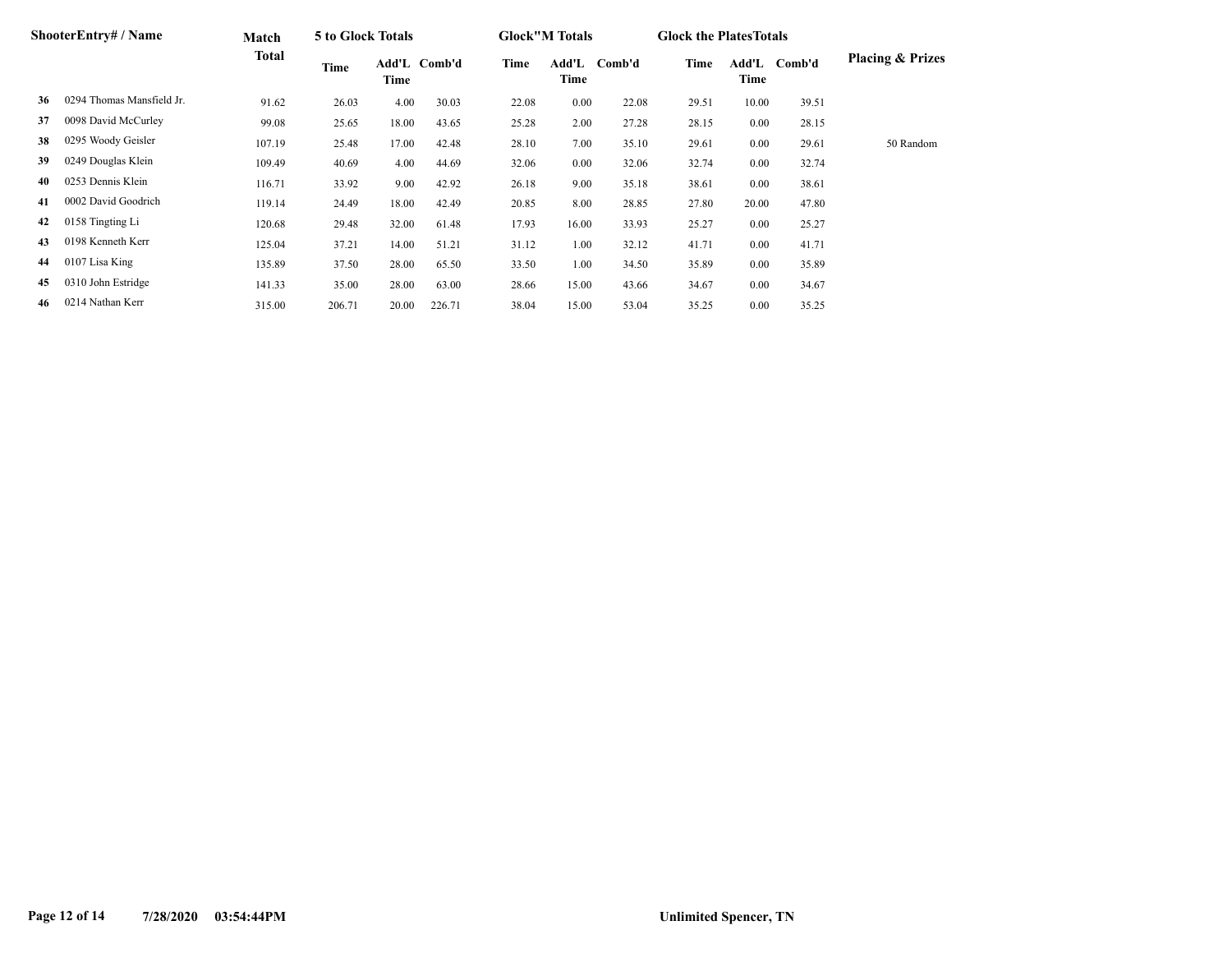### **Final Team Rankings for the ROCK The GLOCK I**

## **held at the The Dead Zero Shooting Park in Spencer, TN** Match Date: 6/27/20

### **Civilian**

| <b>Standing</b>     | Score        | <b>Team Name</b>       | <b>Team Members</b>                               |  |
|---------------------|--------------|------------------------|---------------------------------------------------|--|
|                     | 383.78       | Team Zander            | Jeff Alexander, Derek Burton, Thad Burton         |  |
| <b>Master Stock</b> |              |                        |                                                   |  |
| <b>Standing</b>     | <b>Score</b> | <b>Team Name</b>       | <b>Team Members</b>                               |  |
|                     | 128.69       | TWO BOONES AND A GOONE | James Mielnik*, Andrea Boone*, Tony Boone*        |  |
|                     | 166.21       | GLOCK & ROLL           | John Farrar*, Thomas Fariss*, Jonathan Hopkinson* |  |
|                     | 194.39       | POPS AND TWO COPS      | James Wallis* Jr., Fred King*, Michael Miyaji*    |  |